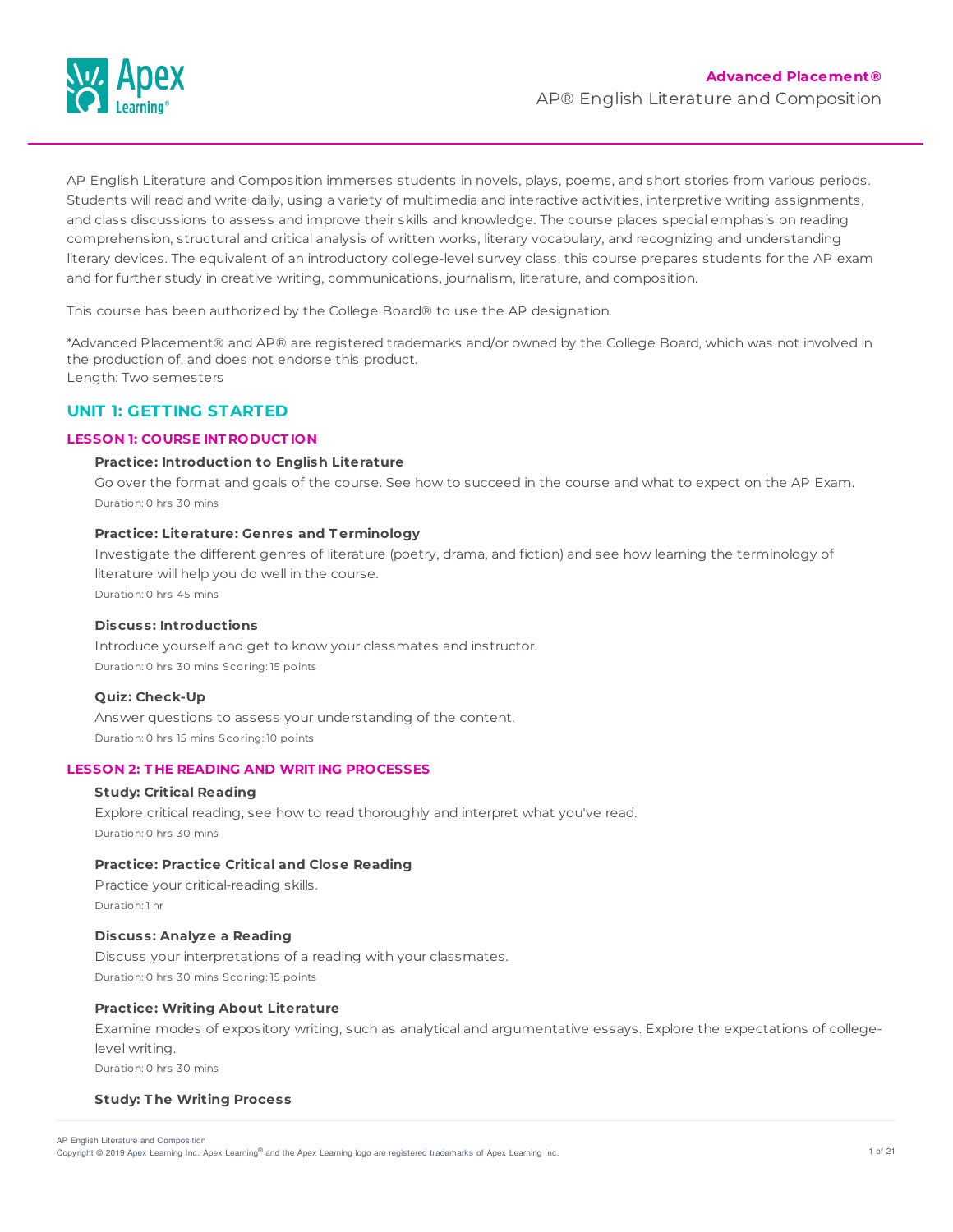Explore the steps of the writing process. Examine the elements of quality writing. Duration: 0 hrs 30 mins

#### **Discuss: What is Your Writing Process?**

Discuss the challenges you face when you sit down to write. Duration: 0 hrs 30 mins Scoring: 15 points

## **Practice: A Writing Sample**

Write a short essay. Your instructor will use this sample to assess your writing skills. Duration: 1 hr Scoring: 1 points

## **Quiz: Check-Up**

Answer questions to assess your understanding of the content. Duration: 0 hrs 15 mins Scoring: 10 points

# **LESSON 3: WRAP-UP**

# **Review: Getting Started**

Review concepts covered to prepare for the test. Duration: 1 hr

## **Practice: Getting Started**

Review vocabulary terms. Duration: 0 hrs 30 mins

## **Discuss: Any Questions?**

Is there something you don't understand? Raise any questions you have before taking the test. Duration: 0 hrs 30 mins Scoring: 15 points

## **T est (CS): Getting Started**

Take a test that assesses your mastery of the learning objectives. Duration: 0 hrs 20 mins Scoring: 20 points

# **T est (T S): Getting Started**

Take a test that assesses your mastery of the learning objectives. Duration: 0 hrs 40 mins Scoring: 80 points

# **UNIT 2: FICTION AND POETRY: LITERATURE OF EXAMINATION**

# **LESSON 1: ST ORIES OF PERSONAL EXPLORAT ION**

# **Practice: Reading Short Fiction and Poetry**

Explore the basics for reading and writing about short fiction and poetry. Duration: 1 hr

#### **Practice: Reading: Araby**

Read a short story by modernist James Joyce, who is considered by many to be one of the finest writers in the English language.

Duration: 1 hr

## **Quiz: T est Yourself: Araby**

Answer questions to assess your understanding of the short story "Araby." Duration: 0 hrs 30 mins Scoring: 10 points

#### **Discuss: Discuss Your Reading: What Motivates the Narrator?**

Discuss what you think motivates the narrator in a work of fiction. Duration: 0 hrs 30 mins Scoring: 15 points

# **Practice: Reading: T he Story of an Hour**

Analyze and interpret a short story by an American writer considered to be ahead of her time. Duration: 1 hr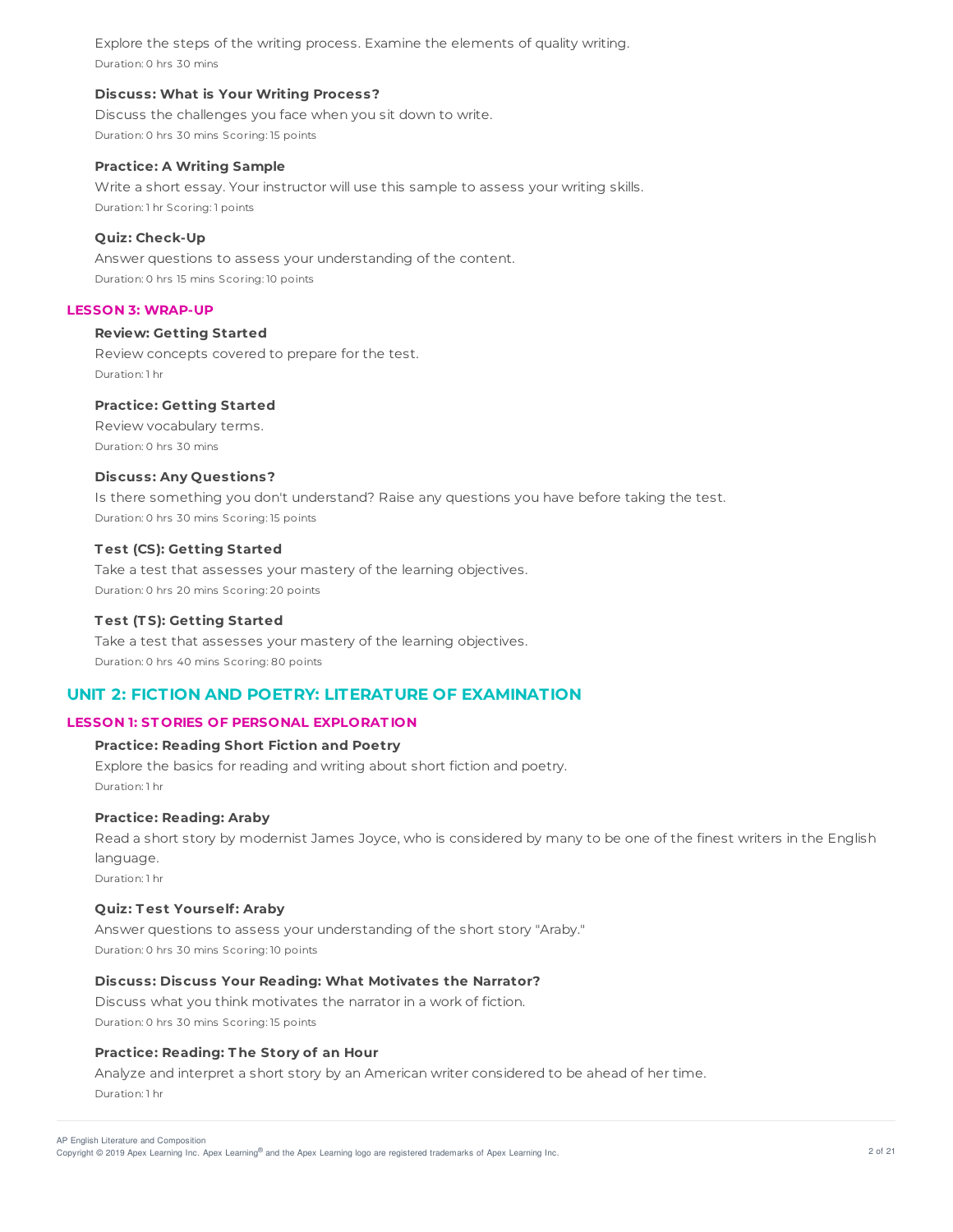## **Discuss: Discuss Your Reading: T he Story of an Hour**

Discuss the short story "The Story of an Hour" Duration: 0 hrs 30 mins Scoring: 15 points

#### **Practice: Reading: Sweat**

Analyze and interpret this short story by a well known African American writer. Duration: 1 hr

## **Discuss: Discuss Your Reading: Sweat**

Discuss the short story "Sweat" Duration: 0 hrs 30 mins Scoring: 15 points

#### **Quiz: T est Yourself: Sweat**

Answer questions to assess your knowledge of the short story "Sweat." Duration: 0 hrs 30 mins Scoring: 10 points

#### **Practice: Writing About Short Stories**

Write an essay about "Araby", "The Story of an Hour", or "Sweat." Duration: 1 hr Scoring: 60 points

#### **Quiz: Check-Up**

Answer questions to assess your understanding of the content. Duration: 0 hrs 15 mins Scoring: 10 points

# **LESSON 2: POEMS OF FAIT H AND DOUBT**

## **Practice: Reading: High Holy Days**

Analyze this modern poem about religion and prejudice. Duration: 1 hr

# **Discuss: Discuss Your Reading: High Holy Days**

Share your interpretations of the poem "High Holy Days" with your classmates. Duration: 0 hrs 30 mins Scoring: 15 points

## **Study: Reading and Listening: T he Collar**

Explore the extreme emotions expressed in this well-known Renaissance poem. Duration: 1 hr

#### **Discuss: Discuss Your Reading: T he Collar**

Analyze and discuss the poem "The Collar." Duration: 0 hrs 30 mins Scoring: 15 points

#### **Practice: Reading Design and T he Most of It**

Read two poems by Robert Frost that offer a unique blend of modern and Romantic characteristics. Duration: 1 hr

## **Discuss: Discuss Your Reading: T he Poems of Robert Frost**

Discuss the poems "Design" and "The Most of It." Duration: 0 hrs 30 mins Scoring: 15 points

#### **Practice: Writing About Poems of Faith and Doubt**

Write an essay on your interpretations of "High Holy Days", "Design", or The Most of It. Duration: 1 hr Scoring: 60 points

## **Quiz: Check-Up**

Answer questions to assess your understanding of the content. Duration: 0 hrs 15 mins Scoring: 10 points

#### **LESSON 3: WRAP-UP**

## **Review: Fiction and Poetry: Literature of Examination**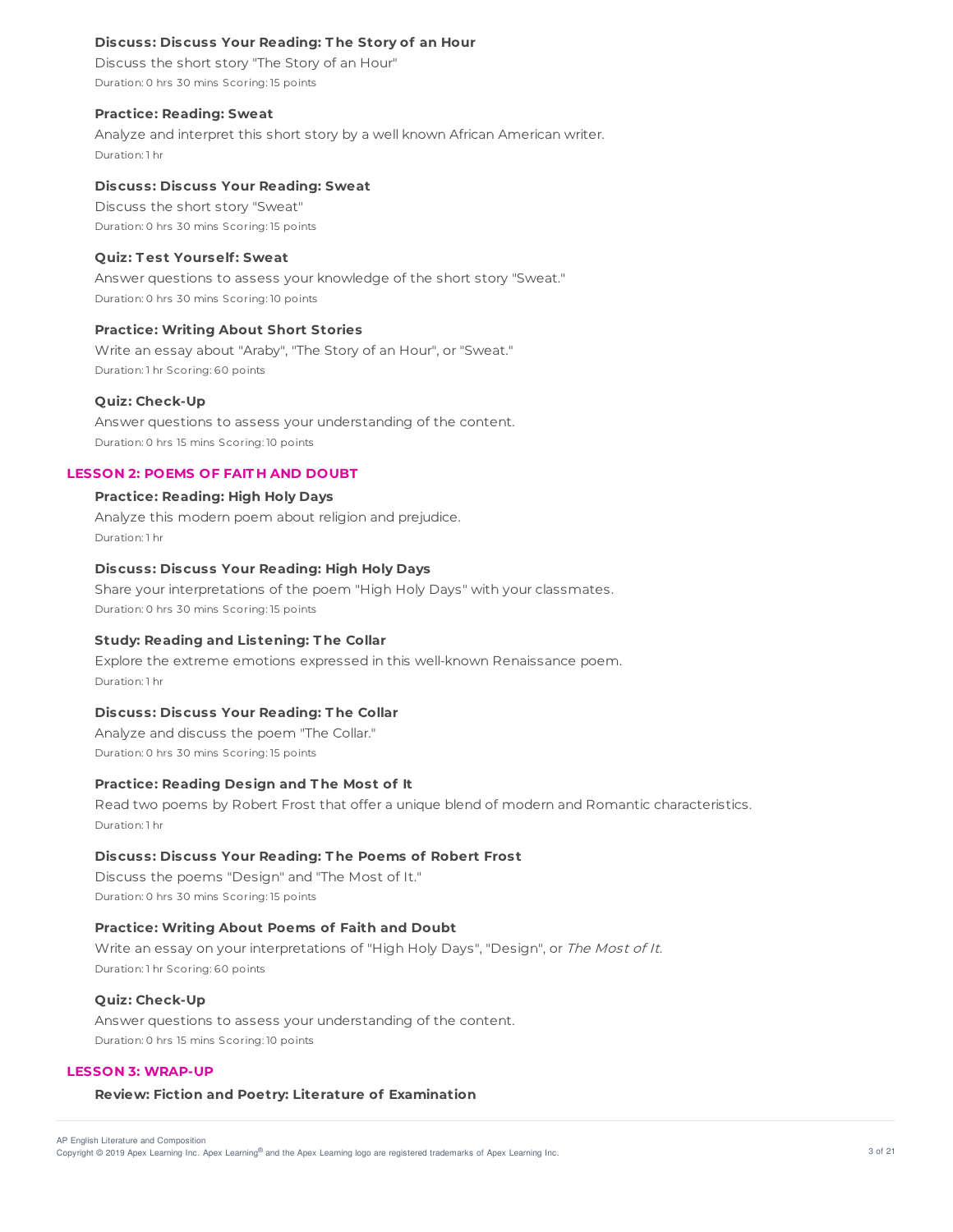Review concepts covered to prepare for the test. Duration: 1 hr 30 mins

## **Practice: Fiction and Poetry: Literature of Examination**

Review vocabulary terms. Duration: 0 hrs 30 mins

## **Discuss: Any Questions?**

Is there something you don't understand? Raise any questions you have before taking the test. Duration: 0 hrs 30 mins Scoring: 15 points

## **T est (CS): Fiction and Poetry: Literature of Examination**

Take a test that assesses your mastery of the learning objectives. Duration: 0 hrs 20 mins Scoring: 20 points

# **T est (T S): Fiction and Poetry: Literature of Examination**

Take a test that assesses your mastery of the learning objectives. Duration: 0 hrs 40 mins Scoring: 80 points

# **UNIT 3: DRAMA: LIVES IN CRISIS**

# **LESSON 1: HEDDA GABLER**

## **Study: T he Art of Drama**

See what makes drama "dramatic." Examine the distinguishing features of drama and see how performance for the stage impacts meaning and interpretation of dramatic texts. Duration: 0 hrs 30 mins

# **Practice: Reading: Hedda Gabler, Acts 1 and 2**

Read the first two acts of Hedda Gabler. Develop strategies for reading and interpreting realist drama. Duration: 1 hr 30 mins

## **Discuss: Discuss Your Reading: Interpreting Acts 1 and 2**

Discuss Hedda Gabler with your classmates. Duration: 0 hrs 30 mins Scoring: 15 points

#### **Practice: Reading: Hedda Gabler, Acts 3 and 4**

Continue reading Hedda Gabler. Think about each act in relation to the play as a whole. Duration: 1 hr 30 mins

# **Discuss: Discuss Your Reading: Interpreting Acts 3 and 4**

Discuss your interpretations of the conclusion of Hedda Gabler. Duration: 0 hrs 30 mins Scoring: 15 points

#### **Practice: Check Your Reading: Hedda Gabler**

Answer questions to assess your knowledge of the play Hedda Gabler. Duration: 0 hrs 30 mins

## **Practice: Prewriting: Interpreting Hedda Gabler**

Complete a prewriting exercise based on several complex interpretive questions about the play. Duration: 1 hr

## **Quiz: T est Yourself: Hedda Gabler**

Answer questions to assess your knowledge of the play Hedda Gabler. Duration: 0 hrs 30 mins Scoring: 10 points

#### **Practice: Developing Your Interpretation of Hedda Gabler**

Develop the conclusions you reached in the prewriting exercise. Duration: 1 hr Scoring: 60 points

## **Quiz: Check-Up**

Copyright © 2019 Apex Learning Inc. Apex Learning® and the Apex Learning logo are registered trademarks of Apex Learning Inc. 4 of 21 and the Apex Learning Inc. AP English Literature and Composition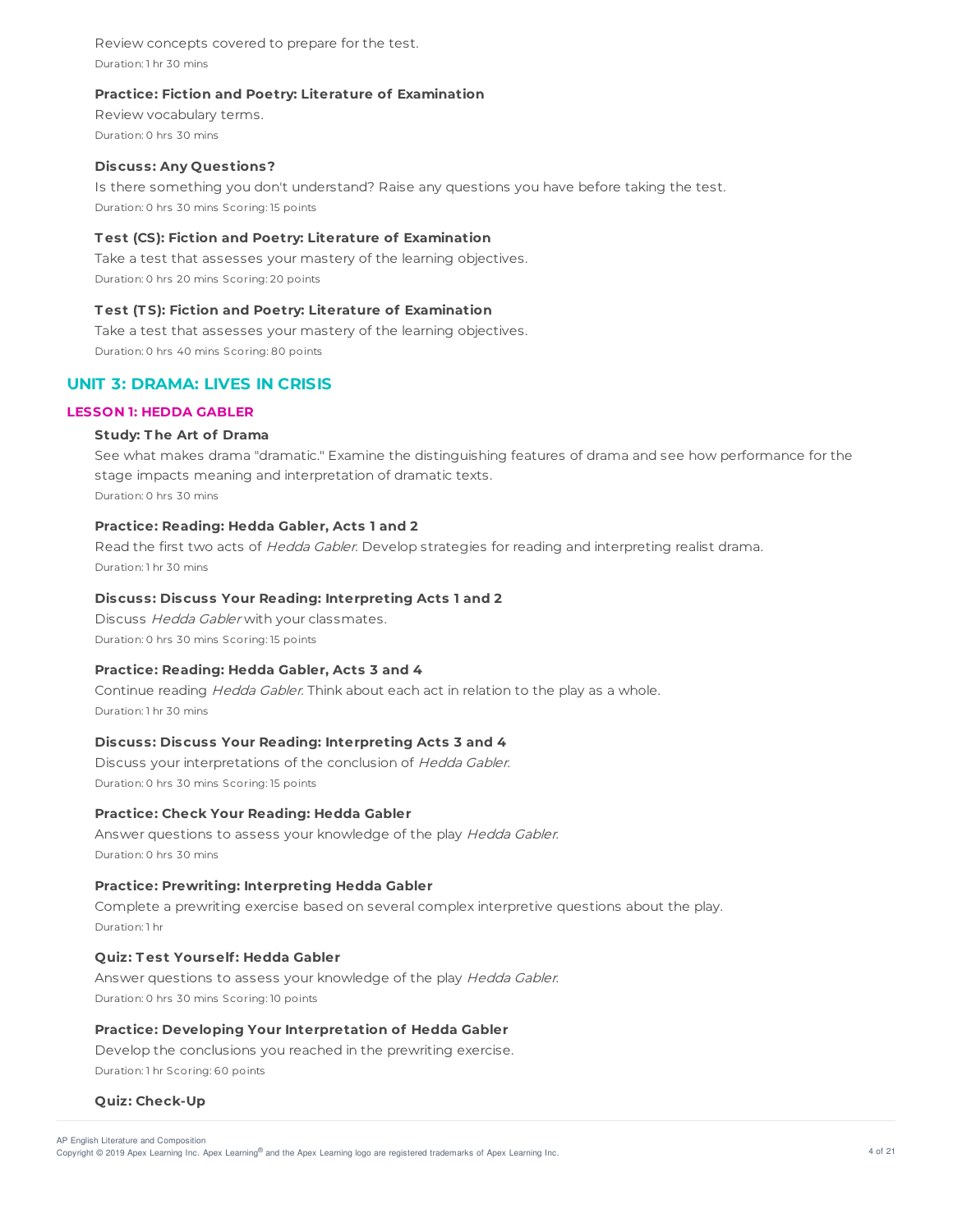Answer questions to assess your understanding of the content. Duration: 0 hrs 15 mins Scoring: 10 points

## **LESSON 2: A ST REET CAR NAMED DESIRE**

## **Practice: Reading: A Streetcar Named Desire, Scenes 1-6**

Read scenes 1-6 of the play, remembering to use the critical reading strategies you've learned. Duration: 2 hrs

#### **Discuss: Discuss Your Reading: What is Up With Stanley?**

Discuss the motivations and justifications for Stanley's actions. Duration: 0 hrs 30 mins Scoring: 15 points

#### **Practice: Reading: A Streetcar Named Desire, Scenes 7-11**

As you finish reading A Streetcar Named Desire, think about your interpretations of the play. Duration: 2 hrs

## **Practice: Check Your Reading: A Streetcar Named Desire**

Answer questions to assess your knowledge of A Streetcar Named Desire. Duration: 0 hrs 30 mins

#### **Discuss: Discuss Your Reading: Stella and Blanche**

Did Stella help bring about Blanche's decline into madness? Discuss your thoughts. Duration: 0 hrs 30 mins Scoring: 15 points

# **Quiz: T est Yourself: A Streetcar Named Desire**

Answer questions to assess your knowledge of A Streetcar Named Desire. Duration: 0 hrs 30 mins Scoring: 10 points

#### **Practice: Writing About A Streetcar Named Desire**

Write an essay about A Streetcar Named Desire. Duration: 1 hr Scoring: 60 points

#### **Quiz: Check-Up**

Answer questions to assess your understanding of the content. Duration: 0 hrs 15 mins Scoring: 10 points

# **LESSON 3: WRAP-UP**

### **Review: Drama: Lives in Crisis**

Review concepts covered to prepare for the test. Duration: 1 hr 30 mins

#### **Practice: Drama: Lives in Crisis**

Review vocabulary terms. Duration: 0 hrs 30 mins

#### **Discuss: Any Questions?**

Is there something you don't understand? Raise any questions you have before taking the test. Duration: 0 hrs 30 mins Scoring: 15 points

## **T est (CS): Drama: Lives in Crisis**

Take a test that assesses your mastery of the learning objectives. Duration: 0 hrs 20 mins Scoring: 20 points

### **T est (T S): Drama: Lives in Crisis**

Take a test that assesses your mastery of the learning objectives. Duration: 0 hrs 40 mins Scoring: 80 points

# **UNIT 4: POETRY: LOVE AND SEPARATION**

#### **LESSON 1: LOVE DESIRED**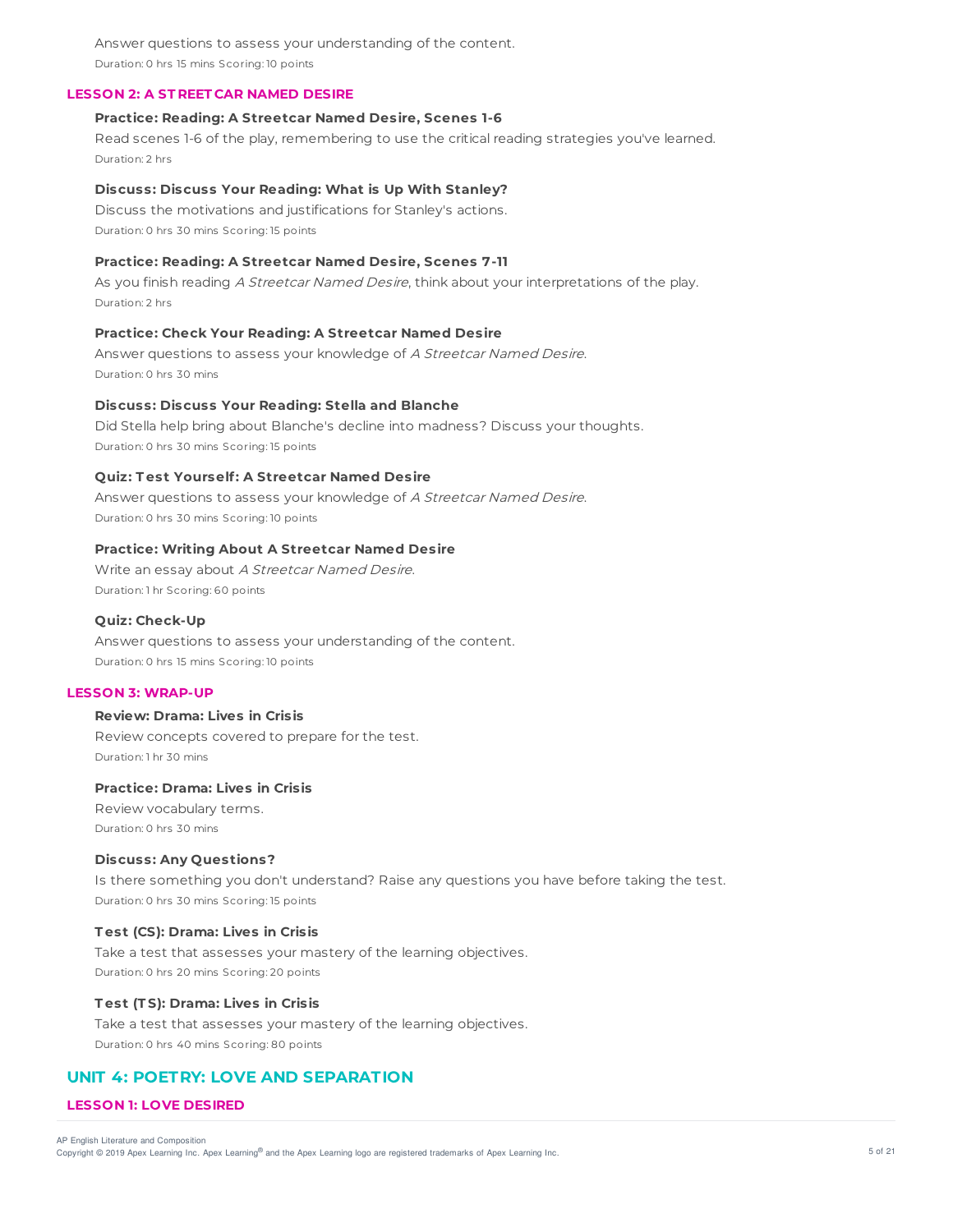## **Study: T he Art of Poetry**

Explore what makes poetry unique. Go over strategies for becoming a confident and critical poetry reader. Duration: 0 hrs 30 mins

### **Practice: Reading: A Renaissance Love Poem**

Read and analyze "Corrina's Going A-Maying." Duration: 1 hr

## **Quiz: T est Yourself: A Renaissance Love Poem**

Answer questions about the poem "Corrina's Going A-Maying." Duration: 0 hrs 30 mins Scoring: 10 points

## **Discuss: Discuss Your Reading: A Renaissance Love Poem**

Discuss the challenges and successes you had reading "Corrina's Going A-Maying." Duration: 0 hrs 30 mins Scoring: 15 points

# **Study: Reading and Listening: T he Sun Rising**

Listen to a reading of a 17th-century love poem and analyze its sound patterns. Duration: 1 hr

#### **Quiz: T est Yourself: T he Sun Rising**

Answer questions to assess your understanding of the poem "The Sun Rising." Duration: 0 hrs 30 mins Scoring: 10 points

## **Discuss: Discuss Your Reading: T he Sun Rising**

Analyze and discuss the poem "The Sun Rising." Duration: 0 hrs 30 mins Scoring: 15 points

# **Practice: Communicating T hrough Poetry**

Write an essay on how and what a speaker communicates in a poem. Duration: 1 hr Scoring: 60 points

## **Quiz: Check-Up**

Answer questions to assess your understanding of the content. Duration: 0 hrs 15 mins Scoring: 10 points

#### **LESSON 2: LOVE QUEST IONED**

## **Practice: Reading: T o His Coy Mistress**

Enrich your understanding of poetic persuasion by interpreting the unusual comparisons expressed in this famous 17thcentury love poem.

Duration: 1 hr

## **Quiz: T est Yourself: T o His Coy Mistress**

Answer questions to assess your understanding of the poem "To His Coy Mistress." Duration: 0 hrs 30 mins Scoring: 10 points

# **Study: Reading and Listening: My Last Duchess**

Heighten your sensitivity to the meanings implied by tone of voice in this dramatic monologue from the early modern period.

Duration: 1 hr

## **Discuss: Discuss Your Reading: Attitudes T oward Women**

Compare the attitudes toward women expressed in "To His Coy Mistress" and "My Last Duchess." Discuss your observations.

Duration: 0 hrs 30 mins Scoring: 15 points

#### **Practice: Prewriting: Attitudes T oward Women**

Do a prewriting exercise on the poems "To His Coy Mistress" and "My Last Duchess."

Duration: 1 hr Scoring: 60 points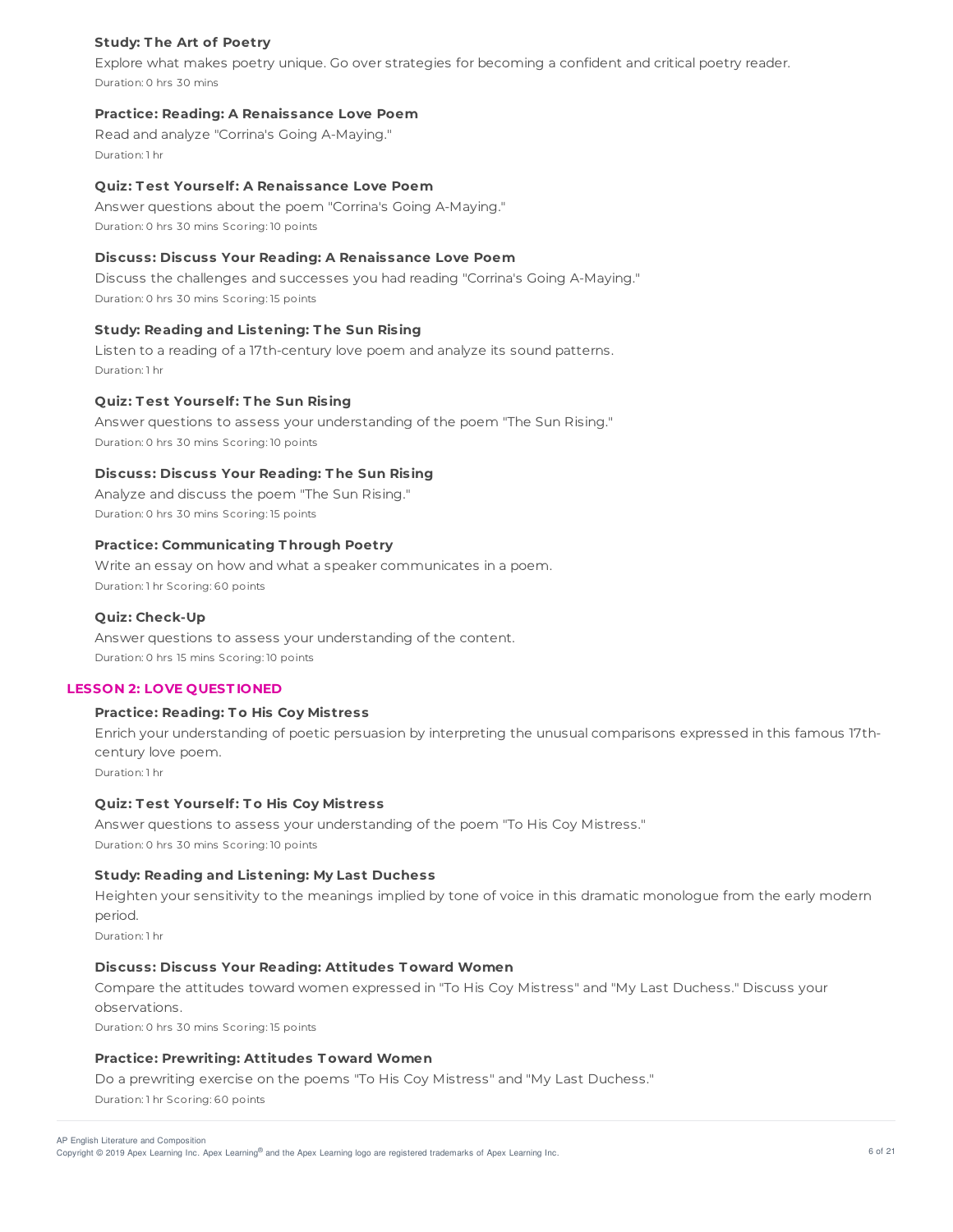### **Practice: Reading: T he Poetry of e.e. cummings**

Read poems by e.e. cummings. See how cummings challenges our understanding of sentence structure and syntax. Duration: 1 hr

#### **Quiz: T est Yourself: T he Poetry of e.e. cummings**

Answer questions to assess your understanding of the poems of e.e. cummings. Duration: 0 hrs 30 mins Scoring: 10 points

### **Discuss: Discuss Your Reading: T he Style of e.e. cummings**

Discuss cummings's unique poetic style. Duration: 0 hrs 30 mins Scoring: 15 points

## **Practice: Writing About Attitudes T oward Women**

Write an essay comparing different attitudes toward women. Use your prewriting materials as a basis for your essay. Duration: 1 hr Scoring: 60 points

#### **Quiz: Check-Up**

Answer questions to assess your understanding of the content. Duration: 0 hrs 15 mins Scoring: 10 points

#### **LESSON 3: LOVE DENIED**

## **Practice: Reading: I, Being Born a Woman and Distressed**

Examine the effects of indirect expressions in this modern poem written from a woman's point of view. Practice deciphering complex sentences.

Duration: 1 hr

#### **Quiz: T est Yourself: I, Being Born a Woman and Distressed**

Answer questions to assess your understanding of the poem "I, Being Born a Woman and Distressed." Duration: 0 hrs 30 mins Scoring: 10 points

## **Practice: Reading: Girl Powdering Her Neck**

Read the poem "Girl Powdering Her Neck." Consider the poetic effects the author achieves via the speaker. Duration: 1 hr

## **Discuss: Discuss Your Reading: Girl Powdering Her Neck**

Analyze and discuss the poem "Girl Powdering Her Neck." Duration: 0 hrs 30 mins Scoring: 15 points

### **Practice: Writing About Women and Perspectives on Love**

Write an essay focusing on the poems "I, Being Born a Woman and Distressed" and "Girl Powdering Her Neck". Duration: 1 hr Scoring: 60 points

#### **Quiz: Check-Up**

Answer questions to assess your understanding of the content. Duration: 0 hrs 15 mins Scoring: 10 points

#### **LESSON 4: WRAP-UP**

## **Review: Poetry: Love and Separation**

Review concepts covered to prepare for the test. Duration: 2 hrs

#### **Practice: Poetry: Love and Separation**

Review vocabulary terms. Duration: 0 hrs 30 mins

### **Discuss: Any Questions?**

Is there something you don't understand? Raise any questions you have before taking the test. Duration: 0 hrs 30 mins Scoring: 15 points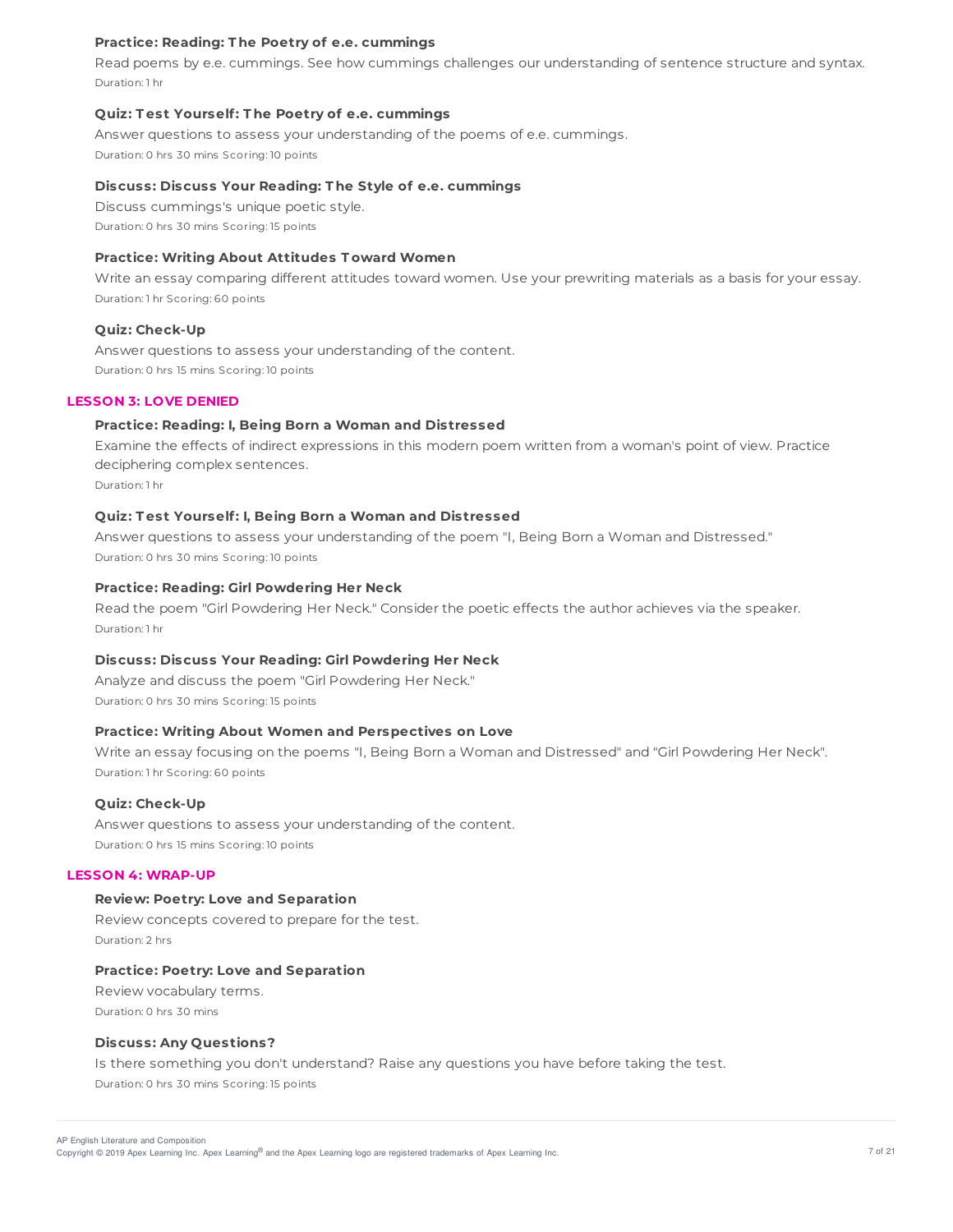#### **T est (CS): Poetry: Love and Separation**

Take a test that assesses your mastery of the learning objectives. Duration: 0 hrs 20 mins Scoring: 20 points

#### **T est (T S): Poetry: Love and Separation**

Take a test that assesses your mastery of the learning objectives. Duration: 0 hrs 40 mins Scoring: 80 points

# **UNIT 5: LONG FICTION: THEIR EYES WERE WATCHING GOD**

# **LESSON 1: T HEIR EYES WERE WAT CHING GOD, CHAPT ERS 1-10**

#### **Study: T he Art of Fiction**

Explore the essential features of fiction. Duration: 0 hrs 30 mins

## **Practice: Reading: T heir Eyes Were Watching God, Chapters 1-5**

Read the first five chapters of Their Eyes Were Watching God. Duration: 2 hrs 30 mins

## **Discuss: Discuss Your Reading: T heir Eyes Were Watching God, Chapters 1-5**

Discuss the first five chapters of Their Eyes Were Watching God. Duration: 0 hrs 30 mins Scoring: 15 points

## **Practice: Check Yourself: T heir Eyes Were Watching God, Chapters 1-5**

Test yourself on these chapters of Their Eyes Were Watching God. Duration: 0 hrs 30 mins

## **Practice: Reading: T heir Eyes Were Watching God, Chapters 6-10**

Continue your journey through Their Eyes Were Watching God. Duration: 2 hrs 30 mins

## **Discuss: Discuss Your Reading: T heir Eyes Were Watching God, Chapters 1-10**

Discuss your thoughts and questions about the first half of Their Eyes Were Watching God. Duration: 0 hrs 30 mins Scoring: 15 points

#### **Practice: Prewriting: T heir Eyes Were Watching God**

Do a prewriting exercise on the first half of Their Eyes Were Watching God. Duration: 1 hr Scoring: 60 points

#### **Quiz: Check-Up**

Answer questions to assess your understanding of the content. Duration: 0 hrs 15 mins Scoring: 10 points

## **LESSON 2: T HEIR EYES WERE WAT CHING GOD: CHAPT ERS 11-20**

**Practice: Reading: T heir Eyes Were Watching God, Chapters 11-15**

Read the next five chapters of Their Eyes Were Watching God. Duration: 2 hrs 30 mins

## **Discuss: Discuss Your Reading: T heir Eyes Were Watching God, Chapters 11-15**

Discuss your interpretation of these chapters of Their Eyes Were Watching God. Duration: 0 hrs 30 mins Scoring: 15 points

#### **Practice: Check Yourself: T heir Eyes Were Watching God, Chapters 11-15**

Test yourself on these chapters of Their Eyes Were Watching God. Duration: 0 hrs 30 mins

#### **Practice: Reading: T heir Eyes Were Watching God, Chapters 16-20**

Finish reading Their Eyes Were Watching God. Duration: 2 hrs 30 mins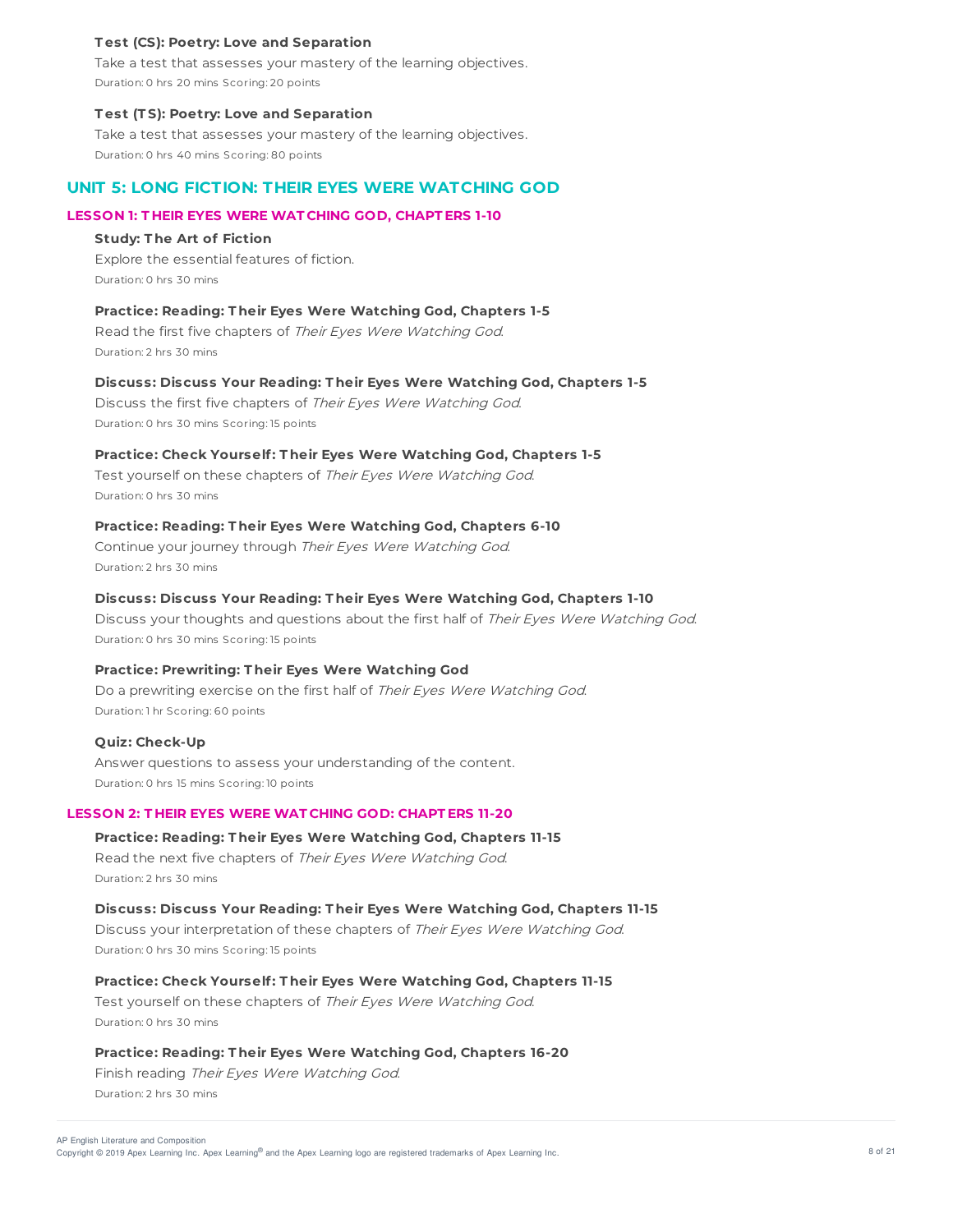# **Discuss: Discuss Your Reading: T heir Eyes Were Watching God, Chapters 16-20**

Discuss your interpretation of the ending to Their Eyes Were Watching God. Duration: 0 hrs 30 mins Scoring: 15 points

#### **Practice: Writing about T heir Eyes Were Watching God**

Build on your prewriting assignment to write an essay about the novel Their Eyes Were Watching God. Duration: 1 hr Scoring: 60 points

# **Quiz: Check-Up**

Answer questions to assess your understanding of the content. Duration: 0 hrs 15 mins Scoring: 10 points

## **LESSON 3: WRAP-UP**

# **Review: Long Fiction: T heir Eyes Were Watching God**

Review concepts covered to prepare for the test. Duration: 2 hrs

#### **Practice: Long Fiction: T heir Eyes Were Watching God**

Review vocabulary terms. Duration: 0 hrs 30 mins

#### **Discuss: Any Questions?**

Is there something you don't understand? Raise any questions you have before taking the test. Duration: 0 hrs 30 mins Scoring: 15 points

## **T est (CS): Long Fiction: T heir Eyes Were Watching God**

Take a test that assesses your mastery of the learning objectives. Duration: 0 hrs 20 mins Scoring: 20 points

## **T est (T S): Long Fiction: T heir Eyes Were Watching God**

Take a test that assesses your mastery of the learning objectives. Duration: 0 hrs 40 mins Scoring: 80 points

# **UNIT 6: DRAMA: SHAKESPEAREAN COMEDY**

#### **LESSON 1: TWELFT H NIGHT , PART ONE**

## **Study: Shakespeare and Language**

Learn tips on reading and interpreting Shakespeare's works. Duration: 0 hrs 30 mins

#### **Practice: Reading: T welf th Night, Act 1**

Read Act 1 of Twelfth Night. Duration: 1 hr 30 mins

## **Quiz: T est Yourself: T welf th Night, Act 1**

Answer questions to assess your understanding of Act 1 of Twelfth Night. Duration: 0 hrs 30 mins Scoring: 10 points

## **Discuss: Discuss Your Reading: T welf th Night, Act 1**

Discuss Act 1. Duration: 0 hrs 30 mins Scoring: 15 points

#### **Practice: Reading: T welf th Night, Act 2**

Read Act 2 of Twelfth Night. Duration: 1 hr 30 mins

## **Discuss: Discuss Your Reading: T welf th Night, Act 2**

Discuss Act 2. Duration: 0 hrs 30 mins Scoring: 15 points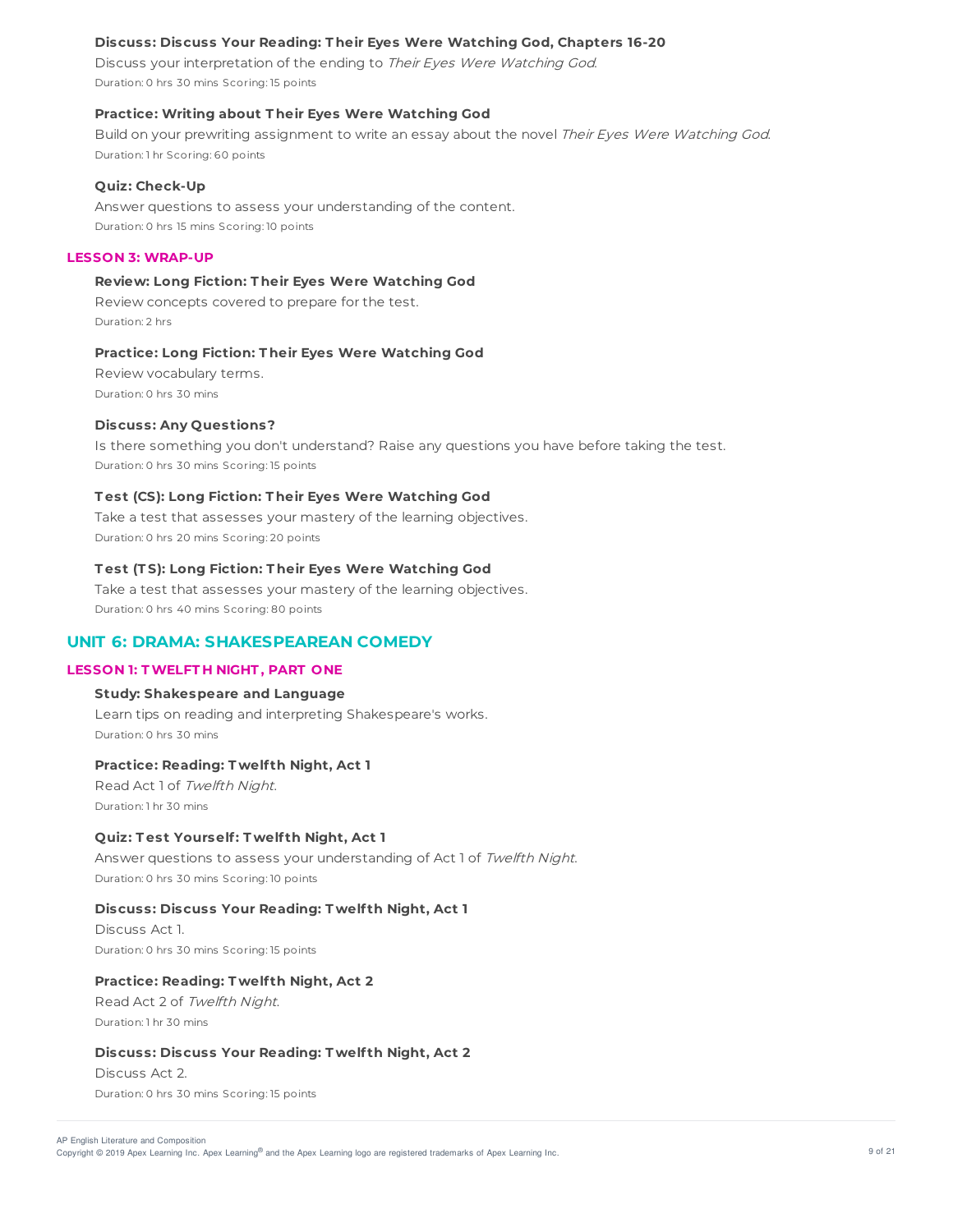# **Practice: Reading: T welf th Night, Act 3**

Read Act 3 of Twelfth Night. Duration: 1 hr 30 mins

## **Practice: Check Your Reading: T welf th Night, Act 3**

Answer questions to assess your understanding of Act 3. Duration: 0 hrs 30 mins

#### **Quiz: Check-Up**

Answer questions to assess your understanding of the content. Duration: 0 hrs 15 mins Scoring: 10 points

## **LESSON 2: TWELFT H NIGHT , PART TWO**

**Practice: Reading: T welf th Night, Act 4** Read Act 4. Duration: 1 hr

#### **Discuss: Discuss Your Reading: T welf th Night, Act 4**

Discuss Act 4. Duration: 0 hrs 30 mins Scoring: 15 points

## **Practice: Reading: T welf th Night, Act 5**

Read Act 5. Duration: 1 hr

## **Quiz: T est Yourself: T welf th Night**

Answer questions to assess your understanding of Twelfth Night. Duration: 0 hrs 30 mins Scoring: 10 points

## **Practice: Reading and Prewriting: Interpretations of T welf th Night**

Read various interpretations of the play. Complete a prewriting exercise focusing on concepts from the play. Duration: 1 hr 30 mins

## **Discuss: Discuss Your Reading: Interpretations of T welf th Night**

Discuss interpretations and critical evaluations of Twelfth Night with your classmates. Duration: 0 hrs 30 mins Scoring: 15 points

#### **Practice: Writing About T welf th Night**

Summarize your prewriting material and write an essay tying together your interpretations of Twelfth Night. Duration: 1 hr 30 mins Scoring: 60 points

#### **Quiz: Check-Up**

Answer questions to assess your understanding of the content. Duration: 0 hrs 15 mins Scoring: 10 points

## **LESSON 3: WRAP-UP**

## **Review: Drama: Shakespearean Comedy**

Review concepts covered to prepare for the test. Duration: 2 hrs

#### **Practice: Drama: Shakespearean Comedy**

Review vocabulary terms. Duration: 0 hrs 30 mins

#### **Discuss: Any Questions?**

Is there something you don't understand? Raise any questions you have before taking the test. Duration: 0 hrs 30 mins Scoring: 15 points

#### **T est (CS): Drama: Shakespearean Comedy**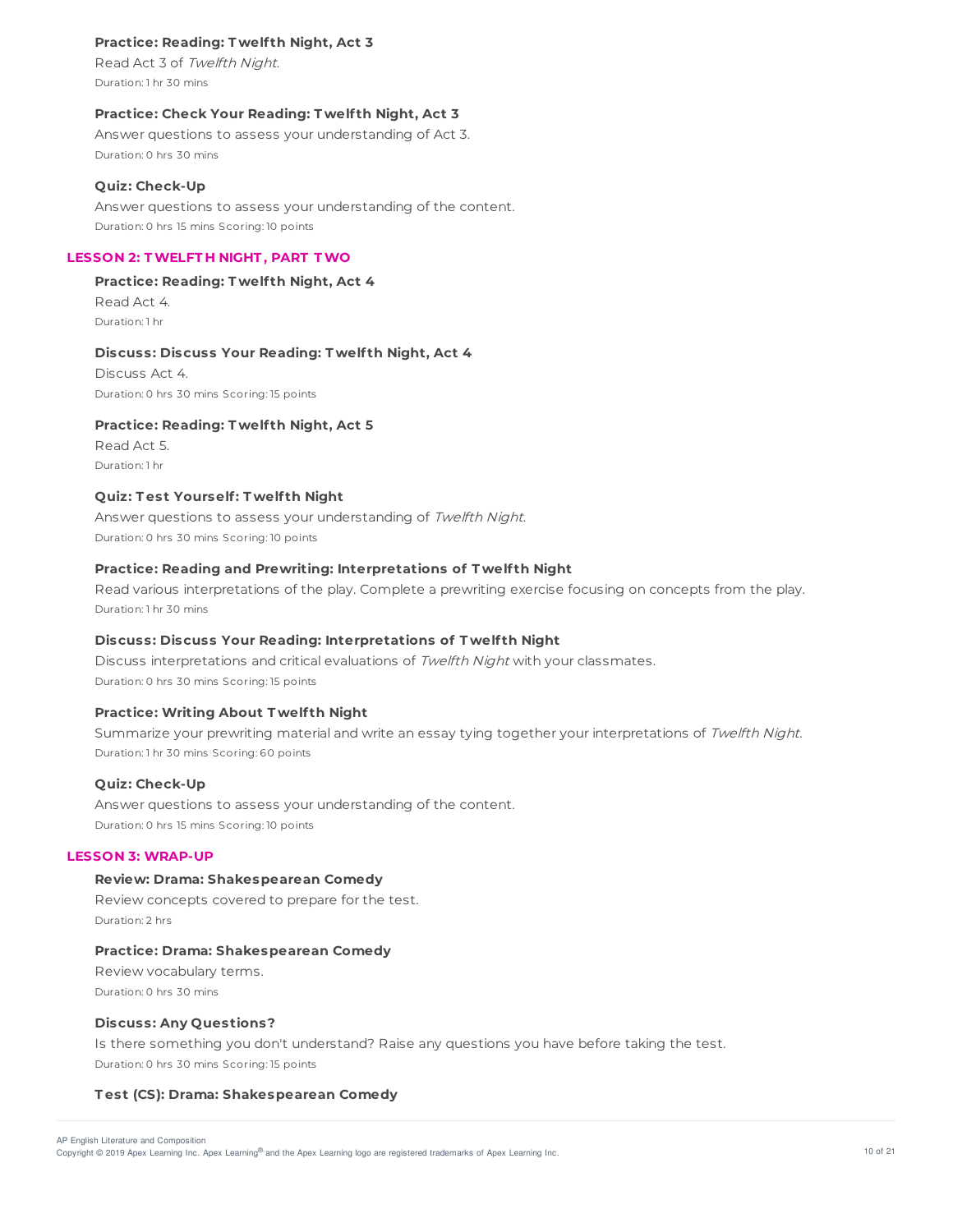Take a computer-scored test to assess your understanding of the content. Duration: 0 hrs 20 mins Scoring: 20 points

### **T est (T S): Drama: Shakespearean Comedy**

Take a test to assess your understanding of the content. Duration: 0 hrs 40 mins Scoring: 80 points

# **UNIT 7: REVIEW AND EXAM**

## **LESSON 1: REVIEW AND EXAM**

## **Review: Semester 1 Review**

Review the material from this semester in preparation for the Semester Final. Duration: 4 hrs

## **Practice: Check Your Knowledge**

Answer questions to assess your understanding of material from the first semester of the course. Duration: 0 hrs 30 mins

## **Discuss: Any Questions?**

Is there something you don't understand? Raise any questions you have before taking the test. Duration: 0 hrs 30 mins Scoring: 15 points

### **Exam: Semester 1 Exam**

Take an exam that assesses your mastery of the objectives from the entire course. Duration: 0 hrs 40 mins Scoring: 120 points

#### **Final Exam: Semester 1 Exam**

Take an exam that assesses your mastery of the objectives from the entire course. Duration: 1 hr 20 mins Scoring: 240 points

# **UNIT 8: VICTORIAN ERA LITERATURE**

# **LESSON 1: JANE EYRE, CHAPT ERS 1-16**

#### **Practice: Welcome to Second Semester**

Review the format and goals of the second semester, how to succeed in the course, and what to expect on the AP Exam.

Duration: 0 hrs 15 mins

# **Study: Victorian Era Life and Literature**

Explore society and culture of the Victorian era. Learn about important authors and literature of the period. Duration: 0 hrs 30 mins

## **Practice: Reading: Jane Eyre, Chapters 1-16**

Begin reading Charlotte Brontë's Jane Eyre. Develop strategies for reading and interpreting a Victorian novel. Duration: 3 hrs 30 mins

#### **Practice: Check Your Reading: Jane Eyre, Chapters 1-16**

Answer questions to assess your knowledge of the first 16 chapters of Jane Eyre. Duration: 0 hrs 30 mins

## **Discuss: Discuss Your Reading: Jane Eyre, Chapters 1-16**

Analyze and discuss an aspect of the first 16 chapters of Jane Eyre. Duration: 0 hrs 30 mins Scoring: 15 points

# **Practice: Prewriting Exercise: Jane Eyre, Chapters 1-16**

Complete a prewriting exercise to develop your understanding of Jane Eyre. Duration: 0 hrs 45 mins Scoring: 60 points

## **Quiz: Check-Up**

Answer questions to assess your understanding of the content.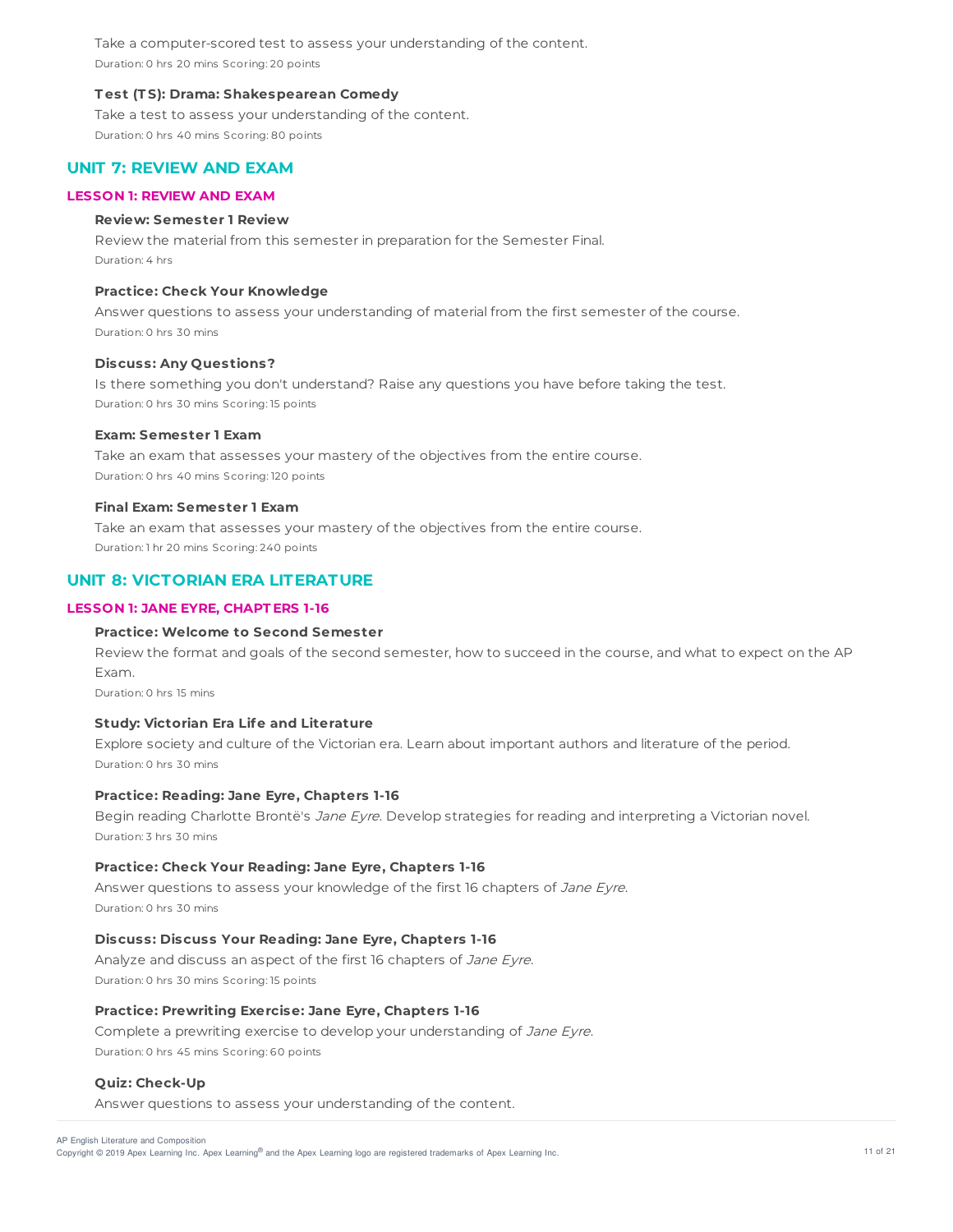#### **LESSON 2: JANE EYRE, CHAPT ERS 17-27**

## **Practice: Reading: Jane Eyre, Chapters 17-27**

Continue your journey through Jane Eyre. Duration: 3 hrs 30 mins

#### **Practice: Check Your Reading: Jane Eyre, Chapters 17-27**

Answer questions to assess your understanding of chapters 17-27 of Jane Eyre. Duration: 0 hrs 30 mins

### **Discuss: Discuss Your Reading: Jane Eyre, Chapters 17-27**

Discuss your interpretation of this section of Jane Eyre. Duration: 0 hrs 30 mins Scoring: 15 points

#### **Quiz: Check-Up**

Answer questions to assess your understanding of the content. Duration: 0 hrs 15 mins Scoring: 10 points

#### **LESSON 3: JANE EYRE, CHAPT ERS 28-38**

#### **Practice: Reading: Jane Eyre, Chapters 28-38**

Complete your reading of Jane Eyre. Duration: 3 hrs 30 mins

# **Practice: Check Your Reading: Jane Eyre, Chapters 28-38**

Answer questions to assess your understanding of the final section of Jane Eyre. Duration: 0 hrs 30 mins

### **Discuss: Discuss Your Reading: Jane Eyre, Chapters 28-38**

Participate in a concluding discussion on the novel Jane Eyre. Duration: 0 hrs 30 mins Scoring: 15 points

## **Practice: Writing About Jane Eyre**

Write an essay on Jane Eyre. Duration: 1 hr Scoring: 60 points

### **Quiz: Check-Up**

Answer questions to assess your understanding of the content. Duration: 0 hrs 15 mins Scoring: 10 points

#### **LESSON 4: WRAP-UP**

## **Review: Victorian Era Literature**

Review the material to prepare for the test. Duration: 1 hr 30 mins

# **Practice: Victorian Era Literature**

Review vocabulary terms. Duration: 0 hrs 30 mins

## **Discuss: Any Questions?**

Is there something you don't understand? Raise any questions you have before taking the test. Duration: 0 hrs 30 mins Scoring: 15 points

#### **T est (CS): Victorian Era Literature**

Take a test that assesses your mastery of the learning objectives. Duration: 0 hrs 20 mins Scoring: 20 points

#### **T est (T S): Victorian Era Literature**

Take a test that assesses your mastery of the learning objectives.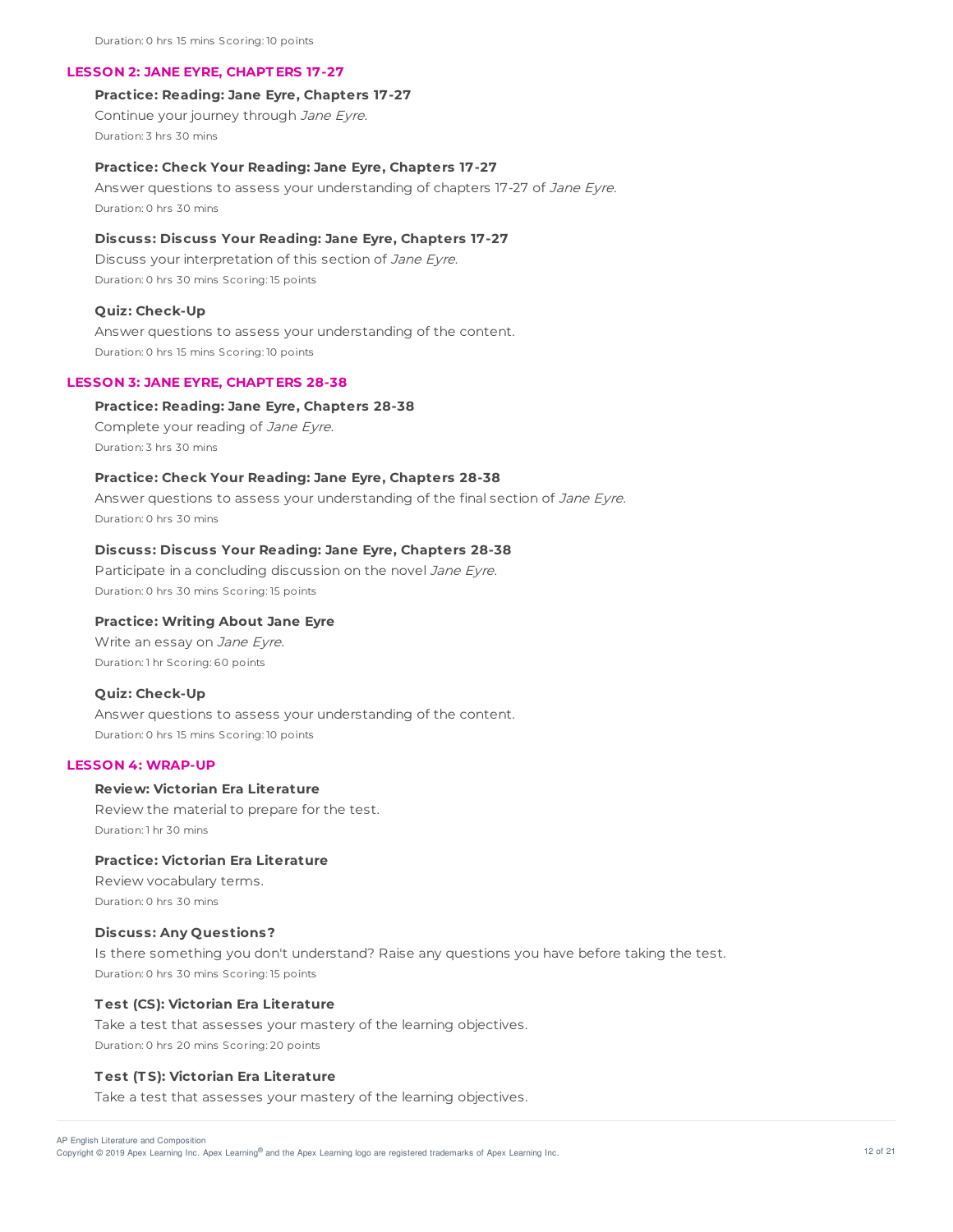# **UNIT 9: 19TH-CENTURY LITERATURE: BRITISH & AMERICAN AUTHORS**

## **LESSON 1: BRIT ISH AUT HORS**

# **Study: T he Romantic Movement**

Explore the Romantic movement. Learn about important authors and literature associated with the movement. Duration: 0 hrs 30 mins

#### **Practice: Reading: Poems by Blake and Wordsworth**

Read poems by British Romantic authors William Blake and William Wordsworth. Duration: 1 hr 30 mins

## **Practice: Reading: Poems by Shelley and Coleridge**

Read poems by British Romantic authors Percy Bysshe Shelley and Samuel Taylor Coleridge. Duration: 1 hr 30 mins

# **Quiz: T est Yourself: British Romantic Poetry**

Answer questions to assess your understanding of British Romantic poetry. Duration: 0 hrs 30 mins Scoring: 10 points

## **Discuss: Discuss Your Reading: British Romantic Poetry**

Analyze and discuss aspects of British Romantic poetry. Duration: 0 hrs 30 mins Scoring: 15 points

#### **Practice: Reading: Keats Ode to a Nightingale**

Read and interpret this famous poem by John Keats. Duration: 1 hr 30 mins

#### **Discuss: Discuss Your Reading: Ode to a Nightingale**

Analyze and discuss the poem "Ode to a Nightingale." Duration: 0 hrs 30 mins Scoring: 15 points

## **Practice: Writing About British Romantic Poetry**

Write an essay on an aspect of British Romantic poetry. Duration: 1 hr Scoring: 60 points

## **Quiz: Check-Up**

Answer questions to assess your understanding of the content. Duration: 0 hrs 15 mins Scoring: 10 points

### **LESSON 2: AMERICAN AUT HORS**

## **Practice: Reading: Poems by Dickinson**

Read a collection of poems by American poet Emily Dickinson. Duration: 1 hr

#### **Discuss: Discuss Your Reading: Poems by Dickinson**

Discuss aspects of Dickinson's poetry. Duration: 0 hrs 30 mins Scoring: 15 points

## **Practice: Reading: Poems by Whitman**

Read and analyze poems by Walt Whitman. Duration: 1 hr

## **Discuss: Discuss Your Reading: Poems by Whitman**

Discuss the poems you read by Walt Whitman. Duration: 0 hrs 30 mins Scoring: 15 points

#### **Quiz: T est Yourself: Poems by Dickinson and Whitman**

Answer questions to assess your understanding of poems by Dickinson and Whitman.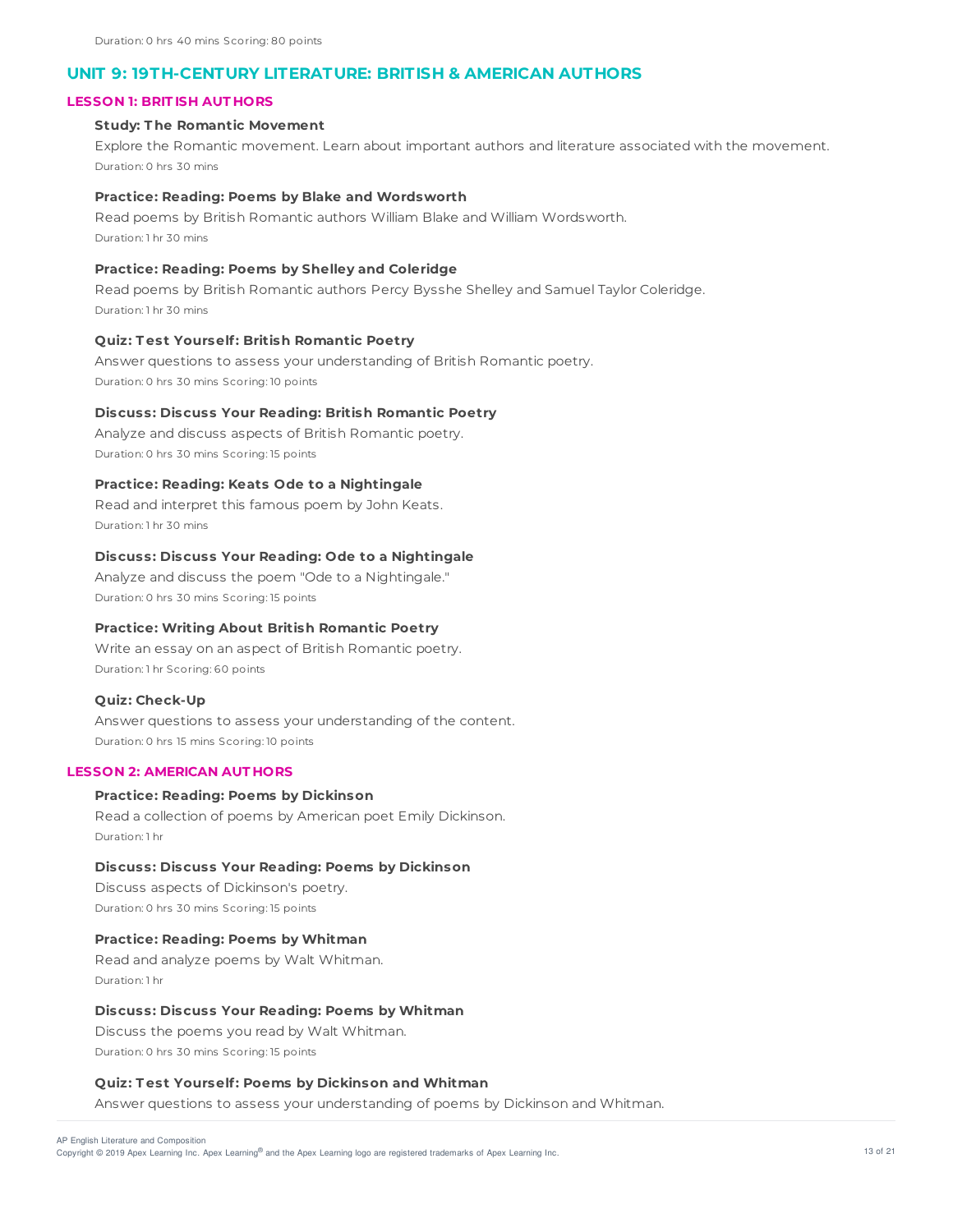Duration: 0 hrs 30 mins Scoring: 10 points

#### **Practice: Reading: Bartleby, the Scrivener**

Read the short story "Bartleby, the Scrivener," by Herman Melville. Duration: 2 hrs

#### **Discuss: Discuss Your Reading: Bartleby, the Scrivener**

Discuss your interpretation of "Bartleby, the Scrivener." Duration: 0 hrs 30 mins Scoring: 15 points

## **Practice: Writing About Nineteenth-Century American Literature**

Write an essay about a nineteenth-century American literary work. Duration: 1 hr Scoring: 60 points

#### **Quiz: Check-Up**

Answer questions to assess your understanding of the content. Duration: 0 hrs 15 mins Scoring: 10 points

# **LESSON 3: WRAP-UP**

#### **Review: 19th-Century Literature: British & American Authors**

Review the material to prepare for the test. Duration: 1 hr 30 mins

## **Practice: 19th-Century Literature: British & American Authors**

Review vocabulary terms. Duration: 0 hrs 30 mins

#### **Discuss: Any Questions?**

Is there something you don't understand? Raise any questions you have before taking the test. Duration: 0 hrs 30 mins Scoring: 15 points

### **T est (CS): 19th-Century Literature: British and American Authors**

Take a test that assesses your mastery of the learning objectives. Duration: 0 hrs 20 mins Scoring: 20 points

## **T est (T S): 19th-Century Literature: British and American Authors**

Take a test that assesses your mastery of the learning objectives. Duration: 0 hrs 40 mins Scoring: 80 points

# **UNIT 10: TURN-OF-THE-CENTURY LITERATURE**

# **LESSON 1: FICT ION AND ANALYSIS, PART 1**

## **Study: T urn-of-the-Century Life and Literature**

Explore society and culture at the turn-of-the-century. Learn about important authors and literature of the period. Duration: 0 hrs 30 mins

#### **Practice: Reading: Heart of Darkness, Part I**

Read Part I of Joseph Conrad's "Heart of Darkness." Duration: 1 hr 30 mins

## **Discuss: Discuss Your Reading: Heart of Darkness, Part I**

Discuss the first part of "Heart of Darkness." Duration: 0 hrs 30 mins Scoring: 15 points

#### **Practice: Reading: Heart of Darkness, Parts II and III**

Finish reading "Heart of Darkness." Duration: 2 hrs 30 mins

#### **Discuss: Discuss Your Reading: Heart of Darkness, Parts II and III**

Discuss your interpretation of "Heart of Darkness" with your classmates.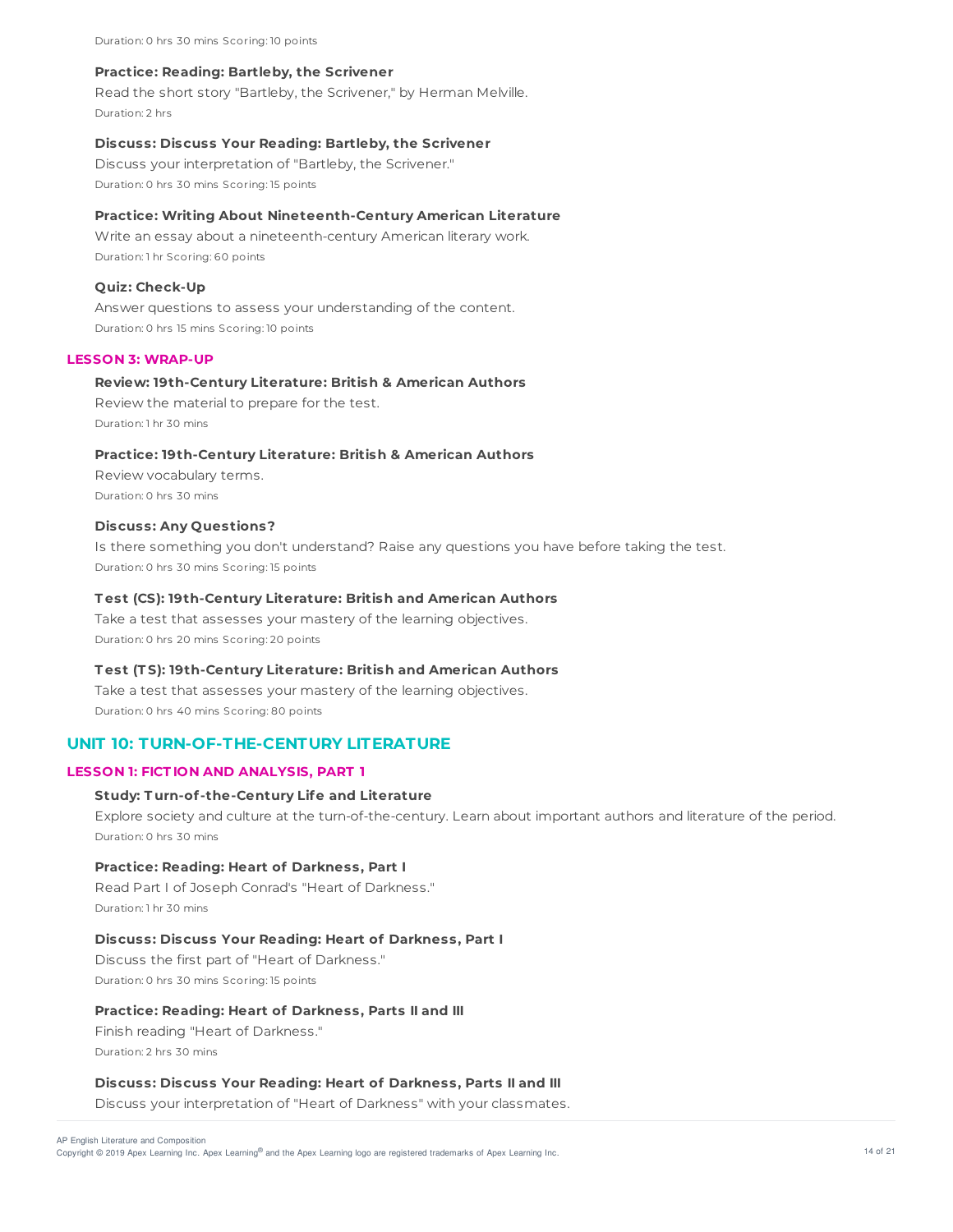Duration: 0 hrs 30 mins Scoring: 15 points

#### **Quiz: T est Yourself: Heart of Darkness**

Answer questions to assess your understanding of "Heart of Darkness." Duration: 0 hrs 30 mins Scoring: 10 points

## **Practice: Reading: Conrad and An Image of Af rica: Heart of Darkness**

Read Chinua Achebe's analysis of "Heart of Darkness." Duration: 1 hr

### **Discuss: Discuss Your Reading: Analysis of Heart of Darkness**

Discuss "Heart of Darkness" and Achebe's analysis with your classmates. Duration: 0 hrs 30 mins Scoring: 15 points

#### **Practice: Writing About Heart of Darkness**

Write an essay about "Heart of Darkness." Duration: 1 hr Scoring: 60 points

### **Quiz: Check-Up**

Answer questions to assess your understanding of the content. Duration: 0 hrs 15 mins Scoring: 10 points

#### **LESSON 2: FICT ION AND ANALYSIS, PART 2**

### **Practice: Reading: T he Yellow Wallpaper**

Read "The Yellow Wallpaper," by Charlotte Perkins Gilman. Duration: 1 hr

## **Practice: Reading: A Feminist Reading of Gilman: T he Yellow Wallpaper**

Read Sandra M. Gilbert and Susan Gubar's analysis of "The Yellow Wallpaper." Duration: 0 hrs 45 mins

#### **Discuss: Discuss Your Reading: T he Yellow Wallpaper**

Share your interpretation of "The Yellow Wallpaper" and Gilbert and Gubar's analysis with your classmates. Duration: 0 hrs 30 mins Scoring: 15 points

#### **Quiz: T est Yourself: T he Yellow Wallpaper**

Answer questions to assess your understanding of "The Yellow Wallpaper." Duration: 0 hrs 30 mins Scoring: 10 points

#### **Practice: Writing About T urn-of-the-Century Fiction**

Write an essay about turn-of-the-century fiction. Duration: 1 hr Scoring: 60 points

#### **Quiz: Check-Up**

Answer questions to assess your understanding of the content. Duration: 0 hrs 15 mins Scoring: 10 points

#### **LESSON 3: WRAP-UP**

## **Review: T urn-of-the-Century Literature**

Review the material to prepare for the test. Duration: 1 hr 30 mins

#### **Practice: T urn-of-the-Century Literature**

Review vocabulary terms. Duration: 0 hrs 30 mins

#### **Discuss: Any Questions?**

Is there something you don't understand? Raise any questions you have before taking the test. Duration: 0 hrs 30 mins Scoring: 15 points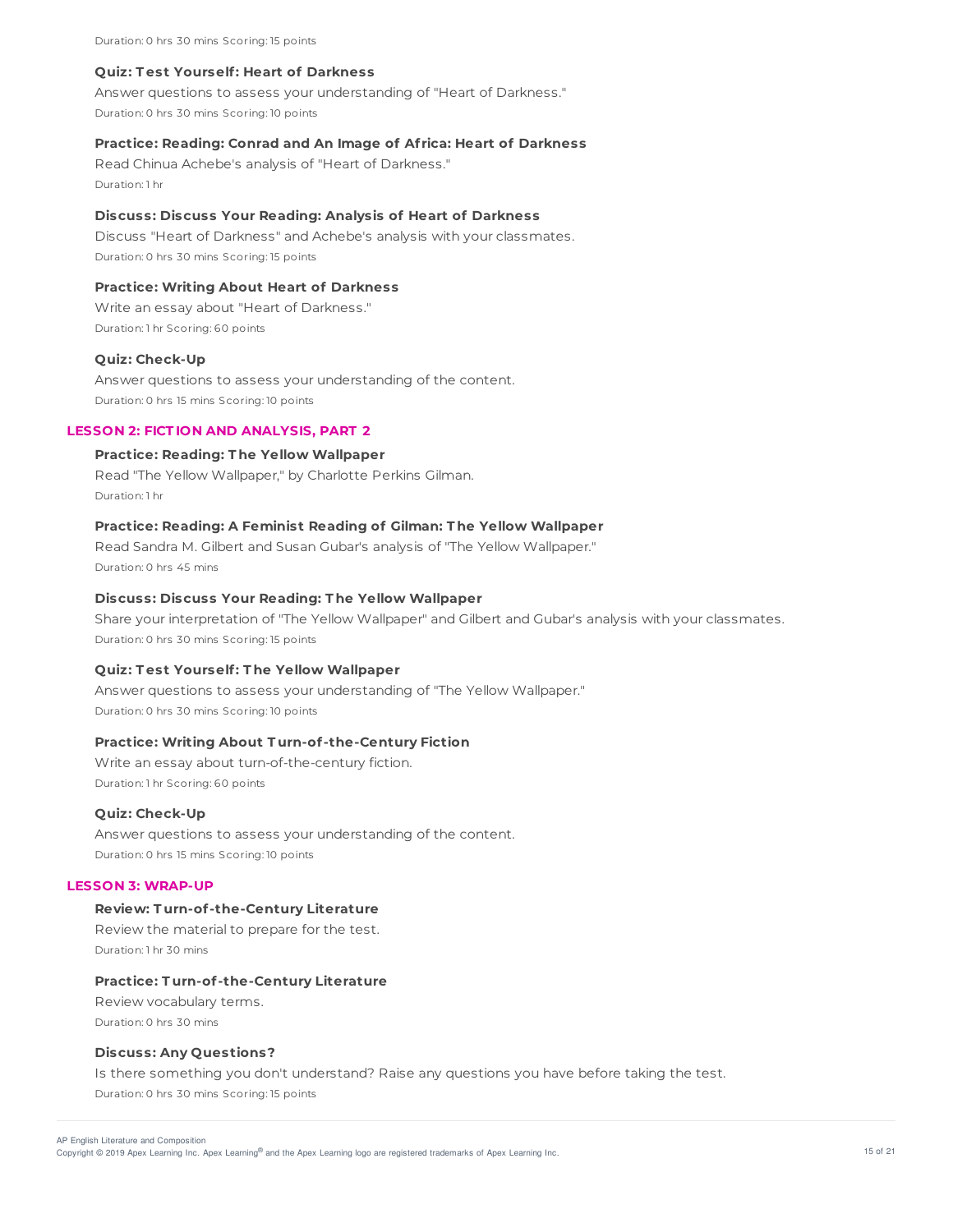## **T est (CS): T urn-of-the-Century Literature**

Take a test that assesses your mastery of the learning objectives. Duration: 0 hrs 20 mins Scoring: 20 points

#### **T est (T S): T urn-of-the-Century Literature**

Take a test that assesses your mastery of the learning objectives. Duration: 0 hrs 40 mins Scoring: 80 points

# **UNIT 11: MODERN LITERATURE**

## **LESSON 1: MODERN POET RY, PART 1**

### **Study: Modern Age Life and Literature**

Explore society and culture in the Modern Age. Learn about important authors and literature of the period. Duration: 0 hrs 30 mins

#### **Practice: Reading: Poems by Hardy, Hopkins, and Yeats**

Read works by Modern poets Thomas Hardy, Gerard Manley Hopkins, and William Butler Yeats. Duration: 1 hr 30 mins

## **Discuss: Discuss Your Reading: Poems by Hardy, Hopkins, and Yeats**

Compare and discuss the styles of poets Hardy, Hopkins, and Yeats. Duration: 0 hrs 30 mins Scoring: 15 points

## **Practice: Reading: Eliot: T he Love Song of J. Alf red Pruf rock**

Read "The Love Song of J. Alfred Prufrock," by T.S. Eliot. Duration: 1 hr

## **Discuss: Discuss Your Reading: Eliot: T he Love Song of J. Alf red Pruf rock**

Discuss your interpretations of Eliot's poem with your classmates. Duration: 0 hrs 30 mins Scoring: 15 points

#### **Quiz: T est Yourself: Modern Poetry, Part 1**

Answer questions to assess your understanding of Modern poetry. Duration: 0 hrs 30 mins Scoring: 10 points

## **Practice: Writing About Modern Poetry, Part 1**

Write an essay about Modern poetry. Duration: 1 hr Scoring: 60 points

#### **Quiz: Check-Up**

Answer questions to assess your understanding of the content. Duration: 0 hrs 15 mins Scoring: 10 points

## **LESSON 2: MODERN POET RY, PART 2**

## **Practice: Reading: Poems by Stevens, H.D., and Williams**

Read a collection of Modern poems by Wallace Stevens, H.D., and William Carlos Williams. Duration: 1 hr 30 mins

### **Discuss: Discuss Your Reading: Poems by Stevens, H.D., and Williams**

Discuss aspects of the poems by Stevens, H.D., and Williams. Duration: 0 hrs 30 mins Scoring: 15 points

#### **Practice: Reading: Poems by Williams and Koch**

Read poems by William Carlos Williams and Kenneth Koch. Duration: 1 hr

#### **Discuss: Discuss Your Reading: Poems by Williams and Koch**

Discuss the poems you read by Williams and Koch.

Duration: 0 hrs 30 mins Scoring: 15 points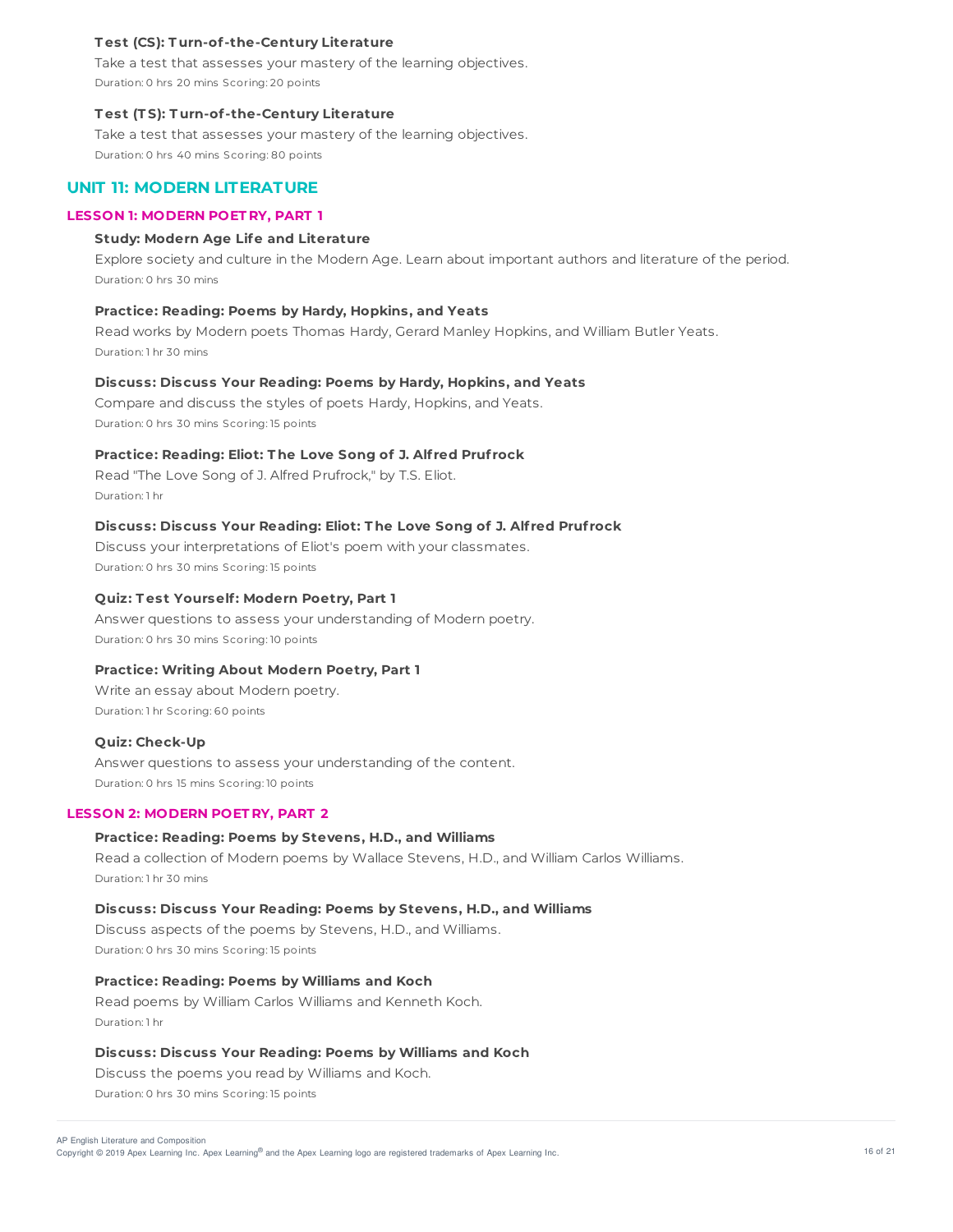## **Practice: Reading: Poems by Cullen, Hughes, and T oomer**

Read a collection of poems by Countee Cullen, Langston Hughes, and Jean Toomer. Duration: 1 hr

## **Discuss: Discuss Your Reading: Poems by Cullen, Hughes, and T oomer**

Discuss the poems by Cullen, Hughes, and Toomer. Duration: 0 hrs 30 mins Scoring: 15 points

#### **Quiz: T est Yourself: Modern Poetry, Part 2**

Answer questions to assess your understanding of the poems presented in this lesson. Duration: 0 hrs 30 mins Scoring: 10 points

# **Practice: Writing About Modern Poetry, Part 2**

Write an essay about Modern poetry. Duration: 1 hr Scoring: 60 points

### **Quiz: Check-Up**

Answer questions to assess your understanding of the content. Duration: 0 hrs 15 mins Scoring: 10 points

## **LESSON 3: WRAP-UP**

## **Review: Modern Literature**

Review the material to prepare for the test. Duration: 1 hr 30 mins

## **Practice: Modern Literature**

Review vocabulary terms. Duration: 0 hrs 30 mins

## **Discuss: Any Questions?**

Is there something you don't understand? Raise any questions you have before taking the test. Duration: 0 hrs 30 mins Scoring: 15 points

#### **T est (CS): Modern Literature**

Take a test that assesses your mastery of the learning objectives. Duration: 0 hrs 20 mins Scoring: 20 points

#### **T est (T S): Modern Literature**

Take a test that assesses your mastery of the learning objectives. Duration: 0 hrs 40 mins Scoring: 80 points

# **UNIT 12: THE AMERICAN DREAM**

# **LESSON 1: T HE GREAT GAT SBY, CHAPT ERS 1-5**

#### **Study: T he Jazz Age**

Explore society and culture during the Jazz Age. Learn how notions of the American Dream were reflected in life and literature.

Duration: 0 hrs 30 mins

# **Practice: Reading: T he Great Gatsby, Chapters 1-5**

Begin reading the classic American novel The Great Gatsby, by F. Scott Fitzgerald. Duration: 3 hrs

#### **Practice: T est Yourself: T he Great Gatsby, Chapters 1-5**

Answer questions to assess your understanding of the first five chapters of The Great Gatsby. Duration: 0 hrs 30 mins

#### **Discuss: Discuss Your Reading: T he Great Gatsby, Chapters 1-5**

Discuss an aspect of the first five chapters of The Great Gatsby.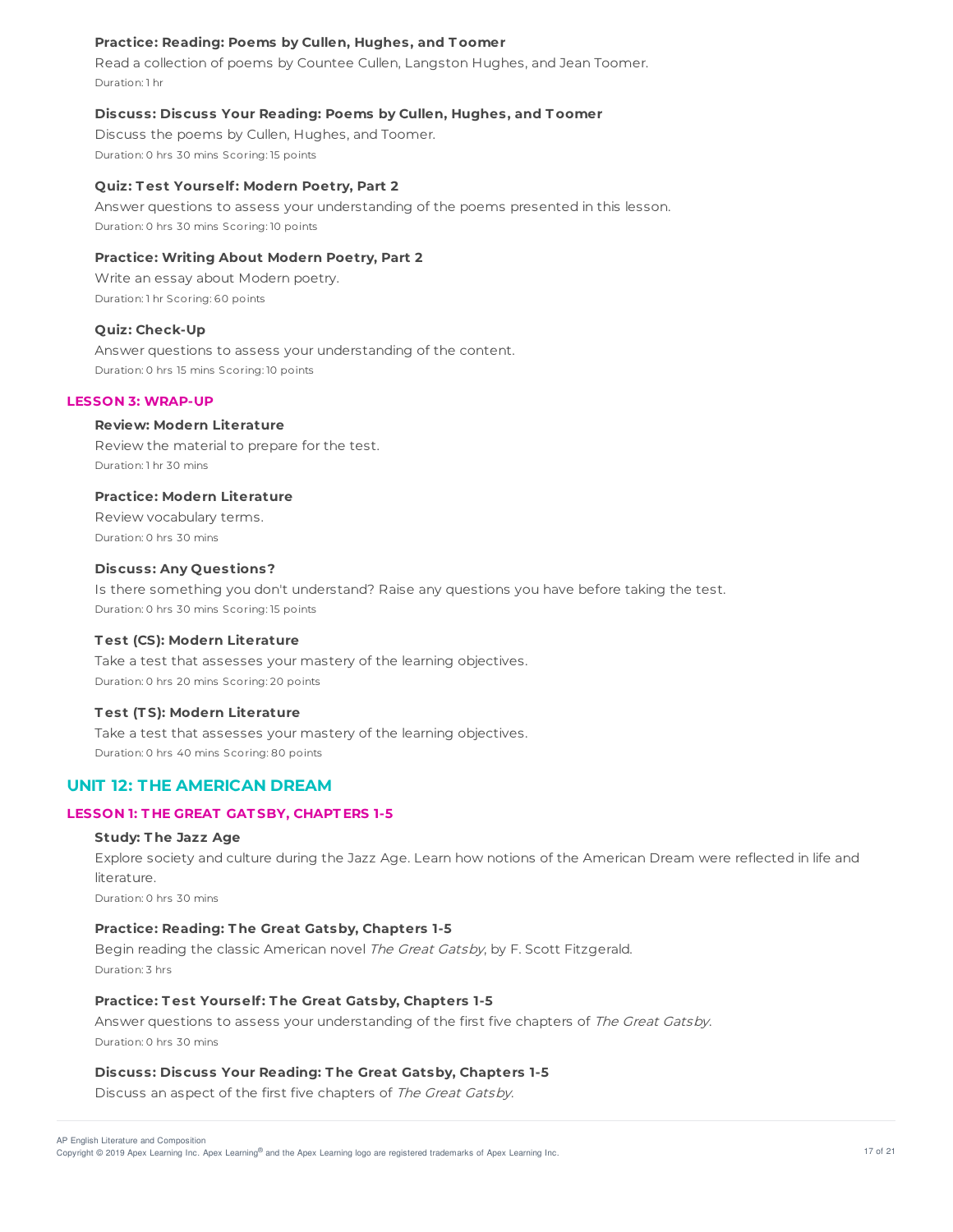Duration: 0 hrs 30 mins Scoring: 15 points

## **Practice: Prewriting Exercise: T he Great Gatsby, Chapters 1-5**

Complete a prewriting exercise to develop your understanding of the first five chapters of The Great Gatsby. Duration: 0 hrs 30 mins Scoring: 60 points

### **Quiz: Check-Up**

Answer questions to assess your understanding of the content. Duration: 0 hrs 15 mins Scoring: 10 points

## **LESSON 2: T HE GREAT GAT SBY, CHAPT ERS 6-9**

#### **Practice: Reading: T he Great Gatsby, Chapters 6-9**

Finish your reading of The Great Gatsby. Duration: 3 hrs

#### **Quiz: T est Yourself: T he Great Gatsby, Chapters 6-9**

Answer questions to assess your understanding of chapters 6-9 of The Great Gatsby. Duration: 0 hrs 30 mins Scoring: 10 points

## **Discuss: Discuss Your Reading: T he Great Gatsby, Chapters 6-9**

Discuss the novel The Great Gatsby with your classmates. Duration: 0 hrs 30 mins Scoring: 15 points

### **Practice: Writing About T he Great Gatsby**

Write an essay about The Great Gatsby. Duration: 1 hr Scoring: 60 points

# **Practice: Reading: Poems by Hughes**

Read a collection of poems by Langston Hughes. Duration: 1 hr

## **Discuss: Discuss Your Reading: Poems by Hughes**

Discuss an aspect of Hughes's poems with your classmates. Duration: 0 hrs 30 mins Scoring: 15 points

#### **Quiz: Check-Up**

Answer questions to assess your understanding of the content. Duration: 0 hrs 15 mins Scoring: 10 points

# **LESSON 3: WRAP-UP**

# **Review: T he American Dream**

Review the material to prepare for the test. Duration: 1 hr 30 mins

# **Practice: T he American Dream**

Review vocabulary terms. Duration: 0 hrs 30 mins

### **Discuss: Any Questions?**

Is there something you don't understand? Raise any questions you have before taking the test. Duration: 0 hrs 30 mins Scoring: 15 points

#### **T est (CS): T he American Dream**

Take a test that assesses your mastery of the learning objectives. Duration: 0 hrs 20 mins Scoring: 20 points

## **T est (T S): T he American Dream**

Take a test that assesses your mastery of the learning objectives. Duration: 0 hrs 40 mins Scoring: 80 points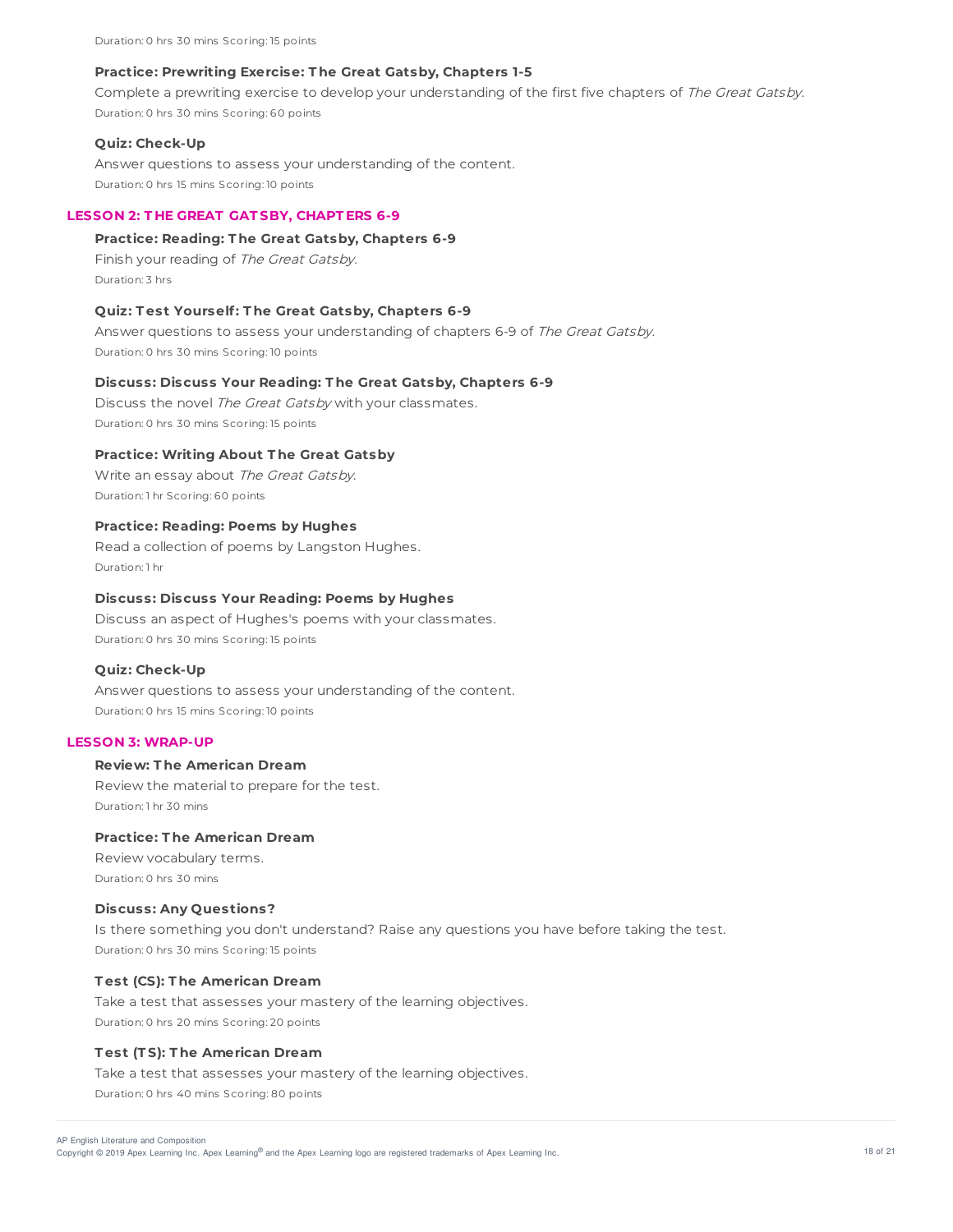# **UNIT 13: CONTEMPORARY LITERATURE**

## **LESSON 1: AMERICAN VOICES**

#### **Study: Contemporary Life and Literature**

Explore contemporary society and culture. Learn about characteristics and themes in contemporary literature. Duration: 0 hrs 30 mins

#### **Practice: Reading: Contemporary Story by James Baldwin**

Read the contemporary story "Sonny's Blues," by James Baldwin. Duration: 1 hr 30 mins

### **Discuss: Discuss Your Reading: Sonny's Blues**

Discuss "Sonny's Blues" with your classmates. Duration: 0 hrs 30 mins Scoring: 15 points

#### **Practice: Reading: I Stand Here Ironing**

Read "I Stand Here Ironing," by Tillie Olsen. Duration: 1 hr

## **Practice: Reading: Poems by Bishop**

Read and analyze contemporary poetry by Elizabeth Bishop. Duration: 1 hr

## **Discuss: Discuss Your Reading: I Stand Here Ironing and Poems by Bishop**

Discuss "I Stand Here Ironing" and poems by Elizabeth Bishop with your classmates. Duration: 0 hrs 30 mins Scoring: 15 points

# **Practice: Reading: Excerpts f rom T he House on Mango Street**

Read excerpts from The House on Mango Street, by Sandra Cisneros. Duration: 1 hr

# **Practice: Reading: T wo Kinds**

Read "Two Kinds," by Amy Tan. Duration: 1 hr

#### **Discuss: Discuss Your Reading: Excerpts f rom T he House on Mango Street and T wo Kinds**

Discuss excerpts from The House on Mango Street and aspects of the short story "Two Kinds" with your classmates. Duration: 0 hrs 30 mins Scoring: 15 points

## **Practice: Writing About Contemporary American Literature**

Write an essay on contemporary American literature. Duration: 1 hr Scoring: 60 points

## **Quiz: Check-Up**

Answer questions to assess your understanding of the content. Duration: 0 hrs 15 mins Scoring: 10 points

#### **LESSON 2: INT ERNAT IONAL VOICES**

# **Practice: Reading: A Very Old Man With Enormous Wings**

Read "A Very Old Man With Enormous Wings," by Gabriel Garcia Marquez. Duration: 1 hr

#### **Discuss: Discuss Your Reading: A Very Old Man With Enormous Wings**

Discuss an aspect of "A Very Old Man With Enormous Wings" with your classmates. Duration: 0 hrs 30 mins Scoring: 15 points

# **Practice: Reading: Annie John, Chapters 1-4**

Read the first half of Jamaica Kincaid's novel Annie John. Duration: 2 hrs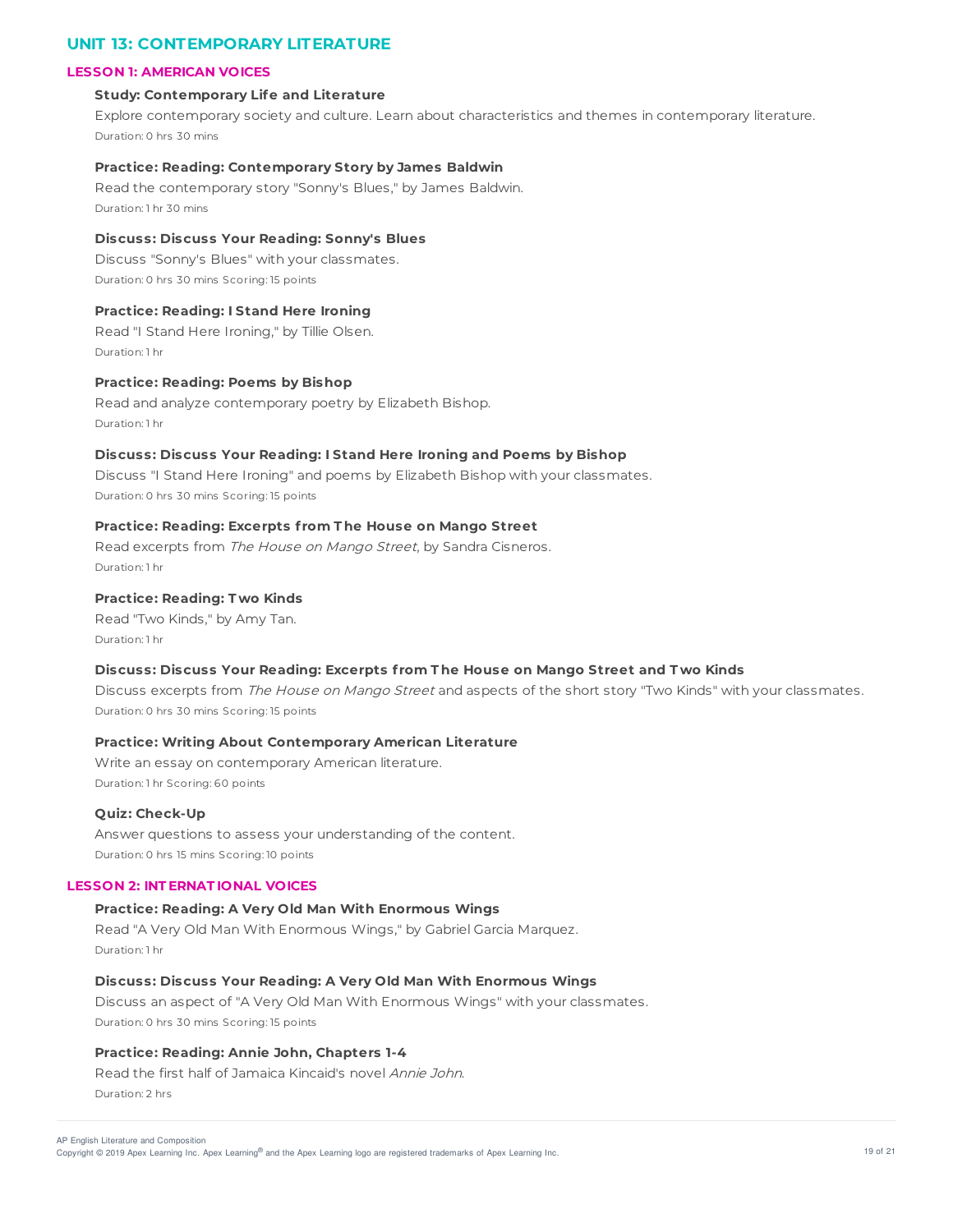## **Discuss: Discuss Your Reading: Annie John, Chapters 1-4**

Discuss an aspect of the first half of Annie John. Duration: 0 hrs 30 mins Scoring: 15 points

## **Practice: Reading: Annie John, Chapters 5-8**

Complete your reading of Annie John. Duration: 2 hrs

#### **Discuss: Discuss Your Reading: Annie John, Chapters 5-8**

Discuss an aspect of Annie John with your classmates. Duration: 0 hrs 30 mins Scoring: 15 points

#### **Practice: Writing About Contemporary International Literature**

Write an essay focusing on an aspect of the contemporary international literature you've read. Duration: 1 hr Scoring: 60 points

#### **Quiz: Check-Up**

Answer questions to assess your understanding of the content. Duration: 0 hrs 15 mins Scoring: 10 points

#### **LESSON 3: WRAP-UP**

### **Review: Contemporary Literature**

Review the material to prepare for the test. Duration: 1 hr 30 mins

## **Practice: Contemporary Literature**

Review vocabulary terms. Duration: 0 hrs 30 mins

## **Discuss: Any Questions?**

Is there something you don't understand? Raise any questions you have before taking the test. Duration: 0 hrs 30 mins Scoring: 15 points

#### **T est (CS): Contemporary Literature**

Take a test that assesses your mastery of the learning objectives. Duration: 0 hrs 20 mins Scoring: 20 points

#### **T est (T S): Contemporary Literature**

Take a test that assesses your mastery of the learning objectives. Duration: 0 hrs 40 mins Scoring: 80 points

# **UNIT 14: REVIEW AND EXAM**

# **LESSON 1: REVIEW AND EXAM**

#### **Practice: Preparing for the Final Exam and the AP Exam**

Read study tips that will help you organize your time as you study for the Course Final and AP Exam. Duration: 0 hrs 30 mins

#### **Review: Semester 2 Review**

Plan how to review key concepts from both semesters in preparation for the Course Final and the AP Exam. Duration: 5 hrs

#### **Practice: Check Your Knowledge of the Course**

Answer questions to assess your understanding of material covered during the course. Duration: 0 hrs 30 mins

# **Discuss: Any Questions?**

Is there something you don't understand from the course? Raise any questions you have before taking the test and AP Exam.